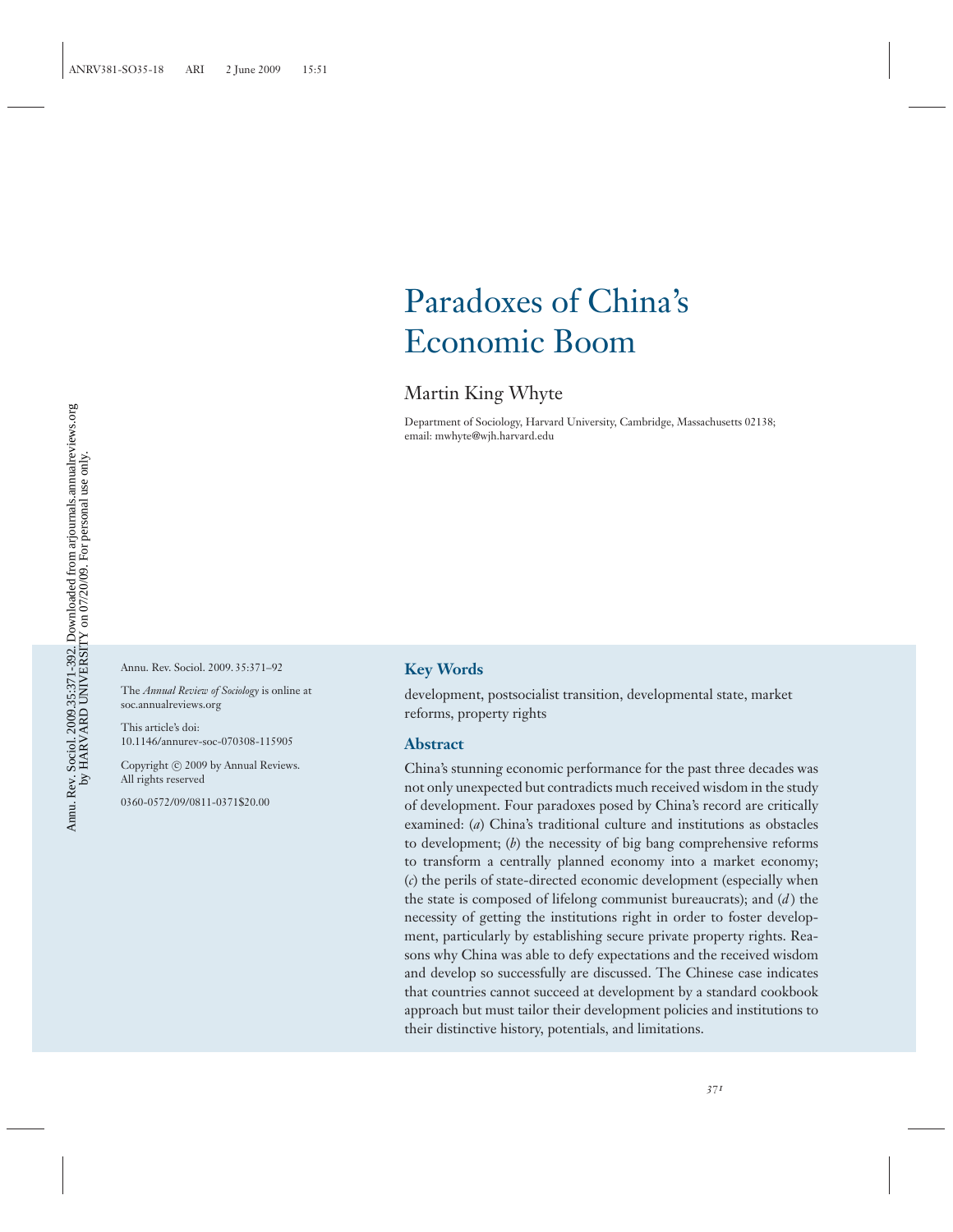For the past three decades, China has experienced an extraordinary economic boom. Economic growth rates averaging close to 10% a year have been maintained despite serious bumps in the road, such as foreign sanctions after the 1989 Tiananmen massacre and the 1997 Asian financial crisis. Hundreds of millions of mostly rural Chinese citizens have been lifted out of grinding poverty, and rapidly growing middle and wealthy classes now enjoy consumption levels that are approaching First World standards. Multiple other indicators convey the spectacular successes of China's economic boom. For example, China went from having negligible foreign direct investment at the time Mao Zedong died in 1976 to being the developing world's largest recipient of foreign direct investment in recent years. China in the same period went from having essentially zero foreign exchange reserves to having the world's largest accumulation (with close to US\$2 trillion in 2008). The country that in 1958 provoked a combination of pity and amusement with its failed attempt to use backyard steel furnaces to catch up with Great Britain in steel production has since the mid-1990s been by far the world's largest producer of steel. Similarly, China went from producing limited ranges of very unstylish clothing (Would you like your Mao-jacket and pants in blue, gray, or olivegreen?) to being the major provider of inexpensive but relatively stylish clothing marketed around the world; a nation that had virtually no privately owned cars in 1976 now has more than 9 million sold each year, with more Buicks purchased annually by Chinese consumers than by Americans. As a symbolic tribute to China's development success, when the World Bank appointed a new chief economist in 2008, the post went to a Chinese researcher, Justin Yifu Lin, rather than to a Western economist (although having a PhD from the University of Chicago may have helped).

What are the explanations for China's dramatic turnaround and spectacular economic successes of recent decades? This success was unexpected at the time China's reforms

were launched in 1978. After all, who would have thought that lifelong communist bureaucrats could successfully direct the transformation from an increasingly inefficient centrally planned system to a vibrant market economy? In multiple respects China's approach to economic development contradicts received wisdom on how to pursue growth. In reading the existing literature on economic development, one thinks of the analogy between China's economic performance and the bumblebee by all rights it should not be able to fly, but nonetheless it does, and in fact it soars spectacularly! By considering briefly several strands of past research on China and economic development, and then by examining key features of China's approach in the post-1978 period, this review attempts to contribute to an expanded debate about economic development possibilities in the contemporary world. The primary generalizations to be critically examined here in light of China's experiences are the following:

- $\blacksquare$  China's traditional institutions and culture as obstacles to economic development;
- - The need for comprehensive, big bang market reforms in order to successfully dismantle a centrally planned socialist economy;
- The necessity of undergoing a dual transition from state management to markets and from autocracy to democracy, while avoiding a variety of perils of statedirected economic development;
- The imperative to get the institutions right by adopting the institutions and policies required in a modern market society, particularly secure private property rights.

#### **FROM DEVELOPMENT FAILURE TO DEVELOPMENT SUCCESS**

The first paradox concerning China's recent economic boom is that this is the society about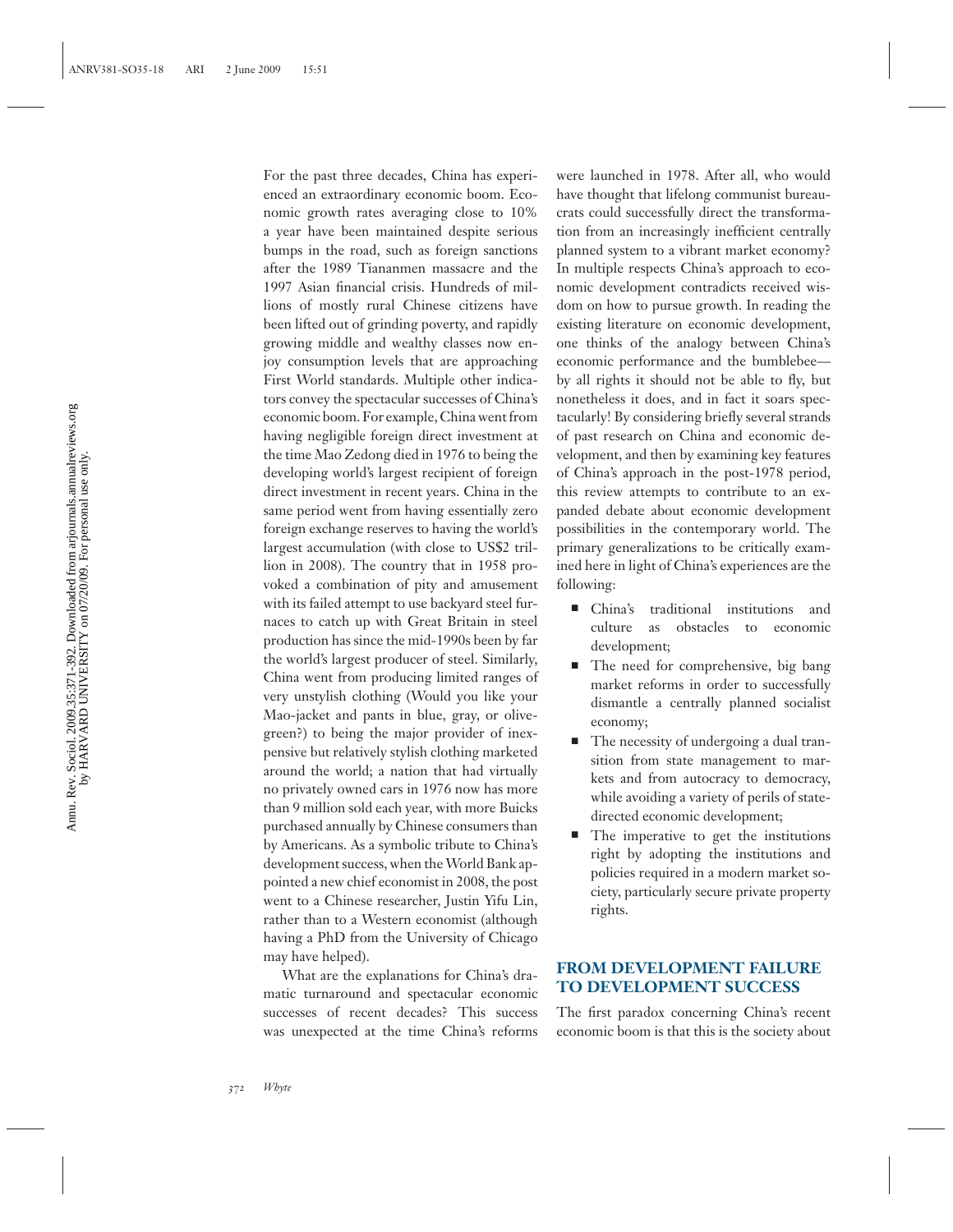which a considerable literature accumulated over the years as a case study in economic development failure—indeed, failure not once but twice. The first failure involves the fact that, although China was in many respects more developed than Western societies until as late as the eighteenth century, subsequently it was England that launched the industrial revolution, while China failed to do so. The second failure involves the fact that when both China and Japan were presented with military and economic challenges from Britain and other Western powers in the nineteenth and early twentieth centuries, Japan rose to the challenge through reforms that launched it on a path to becoming a modern industrial power, while China failed to do so. How did a country that was a case study of economic development failure become so successful, and what does this turnaround say about the assertions in the existing literature?

The most famous analysis of China's first failure was, of course, developed by Max Weber in works such as *The Protestant Ethic and the Spirit of Capitalism* (1930 [originally 1905]) and *The Religion of China* (1951 [originally 1915]). Weber contended that although Chinese culture was in many ways sophisticated and imbued with a fairly high level of rationality, it nonetheless was in key respects deficient in the institutions and values necessary to allow modern capitalism to arise—for example, with a culture stressing reverence for the past, stability, and harmony rather than openness to change and the pursuit of individual selfinterest; denigration of merchants and weak development of urban political autonomy and social classes; strong family obligations that generally trumped rational economic calculations; and weak development of scientific experimentation and rationality (all in comparison with preindustrial Western Europe, and with England in particular). This intellectual tradition is still very much alive—for example in the recent works of David Landes (e.g., Landes 2003) on the advantages Western Europe gained from greater historical skill at,

and comfort with, technological tinkering and scientific experimentation.

Not all explanations of China's first failure at economic development adopt this cultural deficiency framework, however. Elvin (1973) coined the term "high level equilibrium trap" to refer to his claim that the late imperial Chinese commercial system was so sophisticated and responsive to changes in demand and supply that severe shortages and bottlenecks that might have stimulated technological breakthroughs (for example, a shift from household weaving to factory textile production) were avoided. Thus, for Elvin, China was a victim of its own success in constructing over the centuries a highly effective and responsive preindustrial economic system. A more recent critique of the cultural deficiency approach to explaining China's first failure at development has been presented by Pomeranz (2000), whose argument in oversimplified form says that England had two key resources that China lacked—coal and colonies. China did have ample coal deposits, but unlike England these were located far away from the coastal cities where textile and other factories might be established, and China lacked any means to transport the coal from the interior to the coast quickly and cheaply. In addition, English colonies provided both manufacturing inputs and finances to fuel growing factories without putting excessive burdens on the domestic population.

Works dealing with China's second failure—her inability to match Japan's economic response to the West in the nineteenth and early twentieth centuries—generally can also be divided into those that take a cultural deficiency approach and those that do not. In terms of the former, Bellah (1957) argued that by historical chance Japan was endowed with a rough functional equivalent of the Protestant ethic in its own samurai code and that, through reforms that eliminated Japan's feudal estates, that society was able to turn many former samurai toward becoming entrepreneurial merchants. By implication, China was less successful in responding to the West because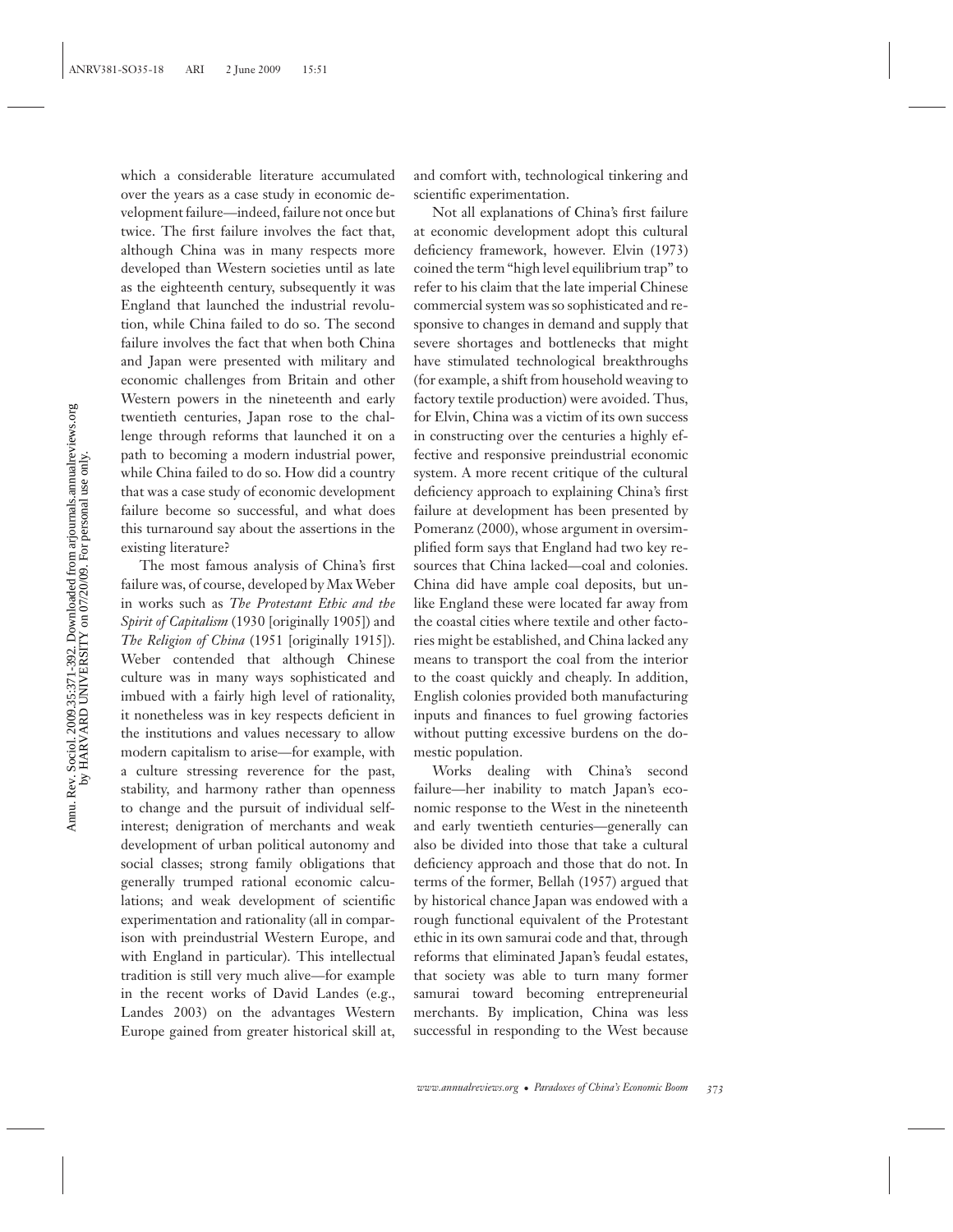she lacked the cultural basis for a constructing a new and proud entrepreneurial class. Levy (1955; see also Rozman 1981) argued that Japan benefited from having stronger merchant family traditions than China as well as from key differences in traditional family patterns. Specifically, Japanese families, unlike the Chinese with their custom of partible inheritance, had to settle on a male heir to succeed the father as head of the main family. Although most often the oldest son became the family head, if that son was deemed insufficiently capable, another son could become the chosen heir, or in some cases the family would even adopt a boy from outside to become the heir in preference to their own biological sons. Thus, for Levy, in the Japanese family system competence trumped kinship, rather than the other way around as he claimed was the case in China.

Again, other works adopt alternatives to cultural deficiencies to explain the second failure of China to develop. In particular, the weakness, incompetence, and venality of successive governments in China in the period 1840–1949 and the prolonged and damaging distractions caused by political chaos, warfare, and foreign invasion posed severe obstacles to any successful response to the West (see Coble 1980, Feuerwerker 1977, Perkins 2004, Rawski 1989), a situation that contrasts sharply with Japan's experience of state strength and greater political stability in the same period.

Studies of the sort cited here have been sharply criticized in recent years. Some of the criticisms challenge whether the first question posed—Why did the industrial revolution occur in England rather than in China?—is a reasonable or useful question in the first place. However, the most frequent criticism is a fairly obvious one: that track records of economic development since 1950 make the idea of Chinese cultural deficiencies implausible. The most dynamic region in the world economy in this period has been East Asia, and the successful cases either are mainly Chinese (Taiwan, Hong Kong, Singapore, and now China), or share with China a strong tradition of Confucian values (Japan, South Korea, Vietnam). These successes do not, of course, explain why it was England and not China that developed modern capitalism first. However, they do very much undermine the case that China's second failure at development was due to cultural deficiencies.

Indeed, the predictable result of East Asian development successes has been the appearance of a new genre of revisionist accounts in which the cultural advantages shared by Chinese societies help to explain their recent developmental success (see, for example, Arkush 1984, Gates 1996, Harrell 1985, Redding 1990, Wong 1998). In some instances, the same set of traditional institutional arrangements and values that were previously described as an obstacle to development have been reinterpreted as an engine of development (see Whyte 1996 on Chinese family patterns). One recent study of the strong market and business orientations present in ordinary Chinese villages over the centuries makes the following claim: "The argument is a statistical one. Take two populations of children with similar distributions of intelligence and access to schooling. One population is reared in Chinese villages; the other, in some other cultural venue (medieval Europe, contemporary Bihar or Bangladesh) at a similar level of economic development. The hypothesis is that, upon maturity, the former population will display a stronger array of market skills and accomplishments than the latter" (Rawski 2007, p. 103). (For recent discussions of the role of culture in economic development, see Clark 2007, Harrison & Huntington 2000.)

In short, both the record of East Asian economic trends since 1950 and these revisionist analyses provide grounds to discount the claim that China's spotty economic development record prior to 1978 can be attributed to the ways in which China's traditional culture lacked or contradicted elements necessary for modern economic development. Other explanations, such as a weak and ineffective state combined with military conflict prior to 1949 and misguided state policies in the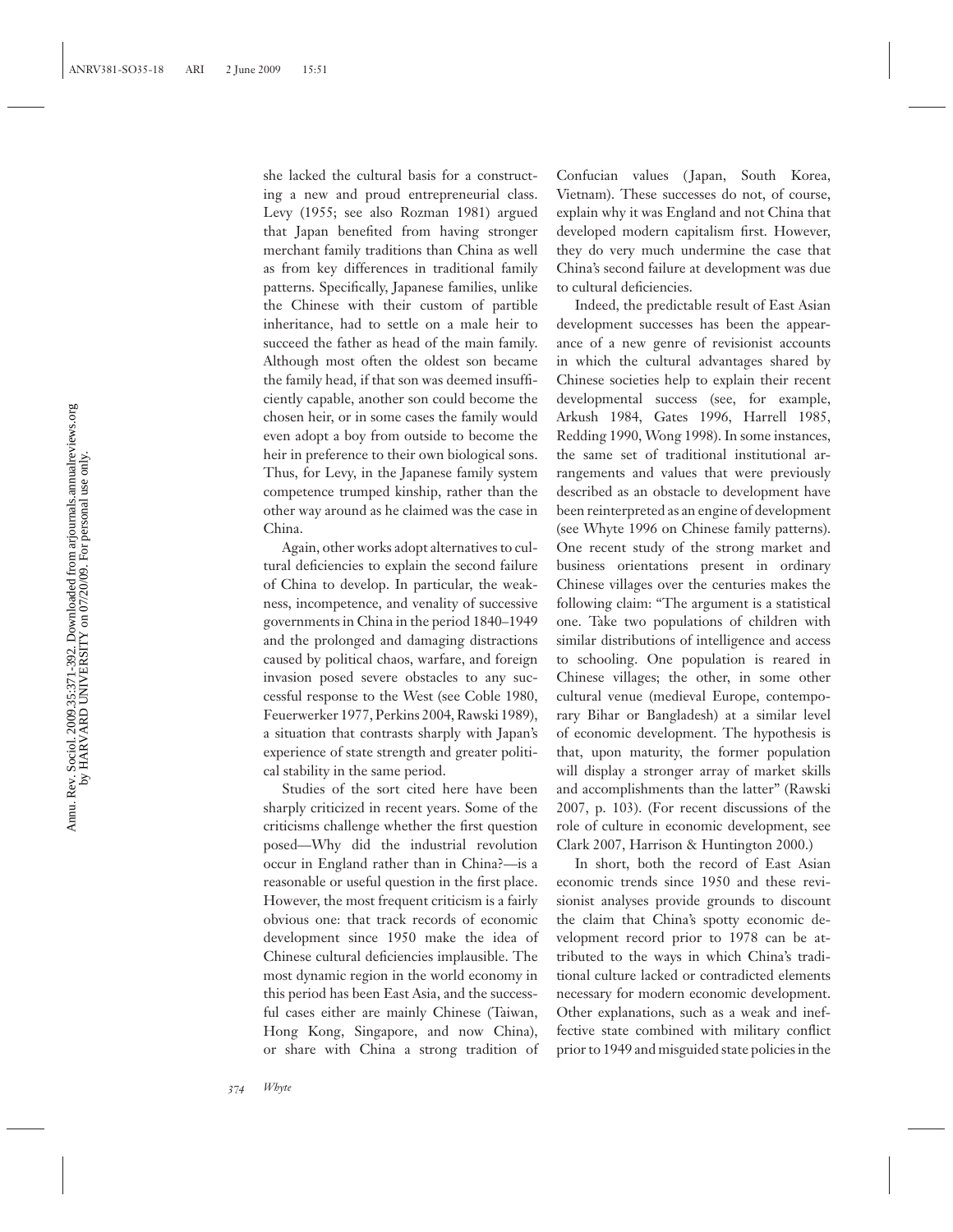1949–1978 period seem more plausible as obstacles to China's economic success prior to 1978.1

## **HOW TO CARRY OUT MARKET REFORMS OF A SOCIALIST ECONOMY**

The second paradox under scrutiny here is that China's approach to reforming its centrally planned economy after 1978 contradicts the advice of most economic experts about how this should be done. In oversimplified form, this has been posed as a debate between a big bang approach (also called shock therapy) to dismantling a centrally planned economy and a more gradualist or step-by-step approach, with Eastern Europe pursuing the former approach while China stuck to the latter. The big bang approach entails dismantling all elements of centrally planned socialist institutions as quickly as possible and replacing them with the institutions of a capitalist economy through privatization of property and enterprises, freeing prices and allowing them to be set by market forces, establishing stock markets, reducing or eliminating monopolies and subsidies and fostering market competition, opening the economy to the outside world, making the national currency convertible, and so forth. The gradualist approach entails adopting some market-oriented reforms while maintaining intact much of the socialist planned economy for an extended period of time. For example, in the Chinese case agriculture was subjected to market reforms before urban state industry was, but even in agriculture land was not (and still has not been) privatized, even as family farming and private enterprise activity were allowed for the first time since the creation of Chinese socialism in 1955. Early on, Chinese enterprises were opened up to some kinds of foreign investments (and in certain locales) but not to others, China's newly created stock markets remain state dominated and heavily regulated affairs, and China's currency is still managed rather than freely traded in global currency markets.

Why did most experts advocate the big bang approach? The most articulate critic of gradualism was Hungarian economist Janos Kornai (see Kornai 1990, 1992), although his thinking was widely echoed by economists in the World Bank and in Western academic institutions, some of whom played key roles as advisors to East European governments launching postsocialist transitions after 1989. There were two main problems with a gradualist approach, according to Kornai and others. First, the continued operation of a substantial portion of the economy under the centrally planned system would sustain the irrationalities and inefficiencies of that system while sending out the wrong signals to influence decision making in the new market-oriented and privatized sectors of the economy. In other words, the primary efficiency gains expected in a market system would be undermined insofar as a significant planned economy sector continued to operate. The second major problem was that the prolonged coexistence of both planned and market sectors of the national economy would open up excessive corruption opportunities, as powerful individuals in the planned economy could use their control over fixed-price resources in that sector and over opportunities in the market sector to engage in rent seeking and profiteering. So Kornai and others argued it would be better to make a full transition to a market system as rapidly as possible so that the efficiency benefits of such a system could be fully realized (see also Murphy et al. 1992, Sachs & Woo 1994; for a contrary view, however, see Stiglitz 1994).

<sup>&</sup>lt;sup>1</sup>It should be noted that China's second failure was only relative, not absolute. During the few relatively peaceful periods in the first half of the twentieth century, Republican China registered important progress in industrialization, transportation, and popular consumption (see Rawski 1989), and by most economic development indicators the People's Republic of China was considerably more developed in 1978 than it had been in 1949 (see, for example, Howe 1978; Naughton 1991, 2007), with a growth rate of roughly 4% per year between 1957 and 1978 (Perkins 2004). In terms of the latter period, as in other centrally planned economies, this progress was reflected much more in industrial production, transportation, and access to education than in consumption of food and consumer goods.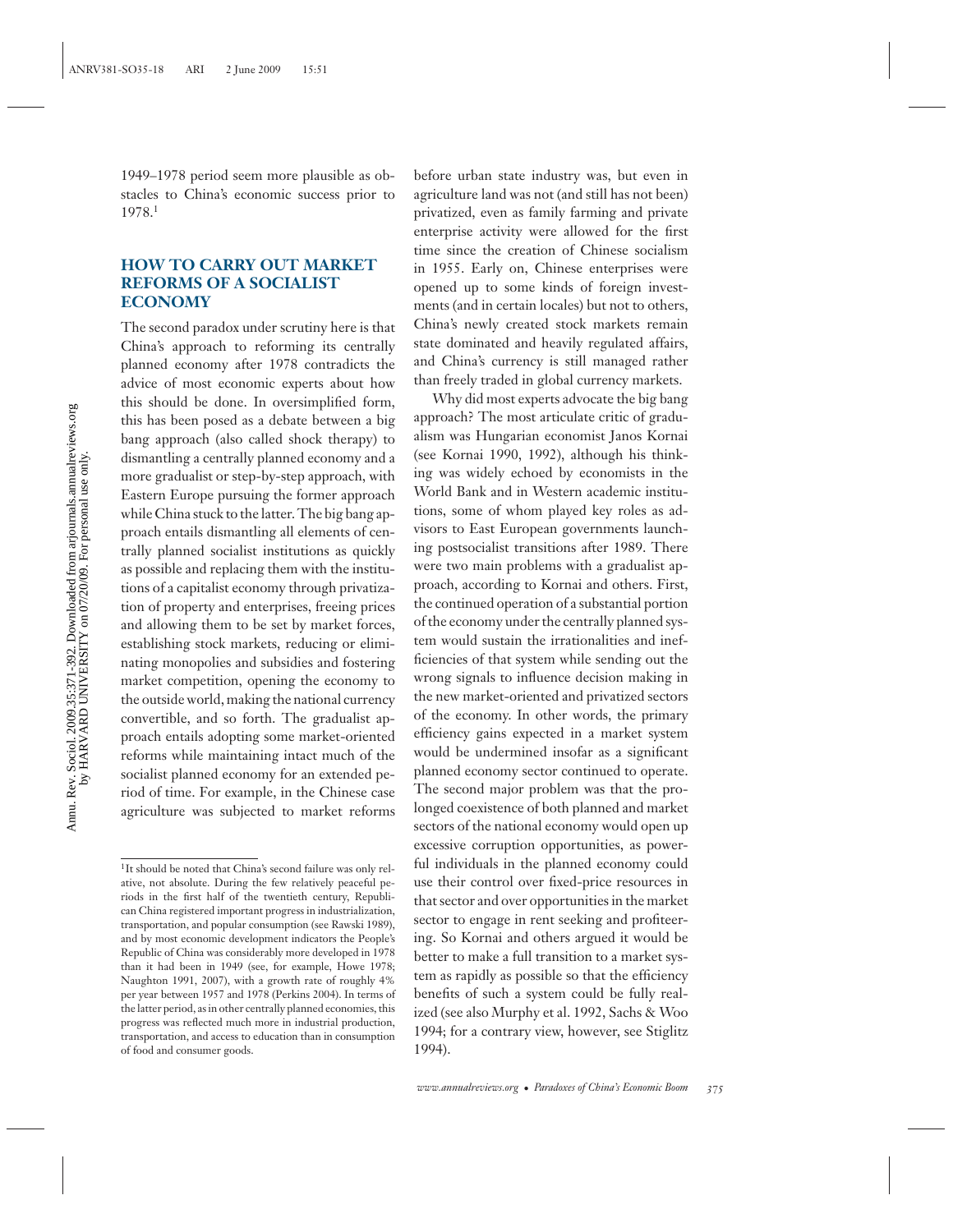Why did China not follow expert advice and pursue a big bang approach? First there was simply the question of timing. China launched its market reform program in 1978, before market reforms were even on the agenda in the Soviet Union and Eastern Europe.<sup>2</sup> Because nobody at the time saw the possibility for centrally planned socialist economies to be transformed into market economies, an orthodoxy about how to engineer such a transformation had not yet emerged.

However, perhaps the major reason China defied the experts is that a big bang comprehensive approach to market transformation was not feasible politically in China in 1978. Any attempt then to comprehensively replace centrally planned socialism with market institutions would have generated enormous resistance within the Chinese party and state bureaucracy that would have had to implement such changes, resistance based upon decades of indoctrination in, and dedication to, establishing socialism. After all, economic reforms in Eastern Europe followed in the wake of the collapse of Communist Party rule, whereas in China economic reforms were launched in the hope of staving off such a collapse. But how to carry out the market transformation of a planned economy in a socialist society still ruled by a Communist Party was a tricky proposition. Only a partial and gradual approach to market reforms was feasible, an approach premised on a strategy of demonstrating the superior performance of those sectors freed from the planned system and thereby generating increased support for widening the scope of market distribution.<sup>3</sup> Even then (and still today) these changes had to be ideologically justified in terms of fig-leaf formulas such as socialist market economy.

Even if a comprehensive approach to market transformation was never in the cards in China, larger questions remain: Why did China's strategy of partial and gradual reforms work so well despite the warnings of economic experts, and why in contrast was the big bang approach so much less successful when it was tried in Russia and Eastern Europe? No attempt is made here to answer this second question beyond saying that advocates of the big bang approach did not recognize sufficiently the virtually insurmountable obstacles to creating the full panoply of market institutions quickly and the potentially disastrous consequences that would ensue during the chaos created by attempting to do so (seen most glaringly in the way Russian privatization of state industrial assets created new capitalist oligarchs).<sup>4</sup> Political problems also contributed to the chaos: The collapse of rule by communist parties and of state authority generally and the relative weakness of new, multiparty political institutions made it difficult to implement and enforce market transition programs, whether big bang or otherwise.

China's economic success by following a gradualist approach was based upon several elements. First, the top Chinese leadership demonstrated a firm commitment throughout to proceed forward step by step with market reforms and not to permit significant reversals back toward central planning, even when faced with serious economic problems and

<sup>2</sup>To be sure, some parts of Eastern Europe, and particularly Hungary, had begun modest experiments with allowing market activity to supplement the socialist planned economy as early as the late 1960s. However, none of these efforts aimed at the eventual dismantling of the centrally planned socialist system the way the Chinese reforms after 1978 did (see Szelenyi 1988). It is unclear, though, whether Deng Xiaoping initially envisioned market reforms going as far as they eventually did under his leadership. The nature of the market institutions China was trying to develop was also not clear initially, and the leadership was definitely not trying to copy Western market institutions wholesale.

<sup>&</sup>lt;sup>3</sup>China also had virtually no foreign indebtedness at the beginning of the process of market reforms, a circumstance that perhaps made it easier for Chinese economic decision makers to ignore advice from foreign experts when they felt it did not fit their circumstances and needs.

<sup>4</sup>Since the mid-1990s, most of the countries in the former Soviet bloc have recovered from the big bang–induced economic depression and have started to grow again. However, in the first decade of the new millennium, some had still not regained the economic levels that existed prior to market reforms (see Lin 2007, Popov 2007).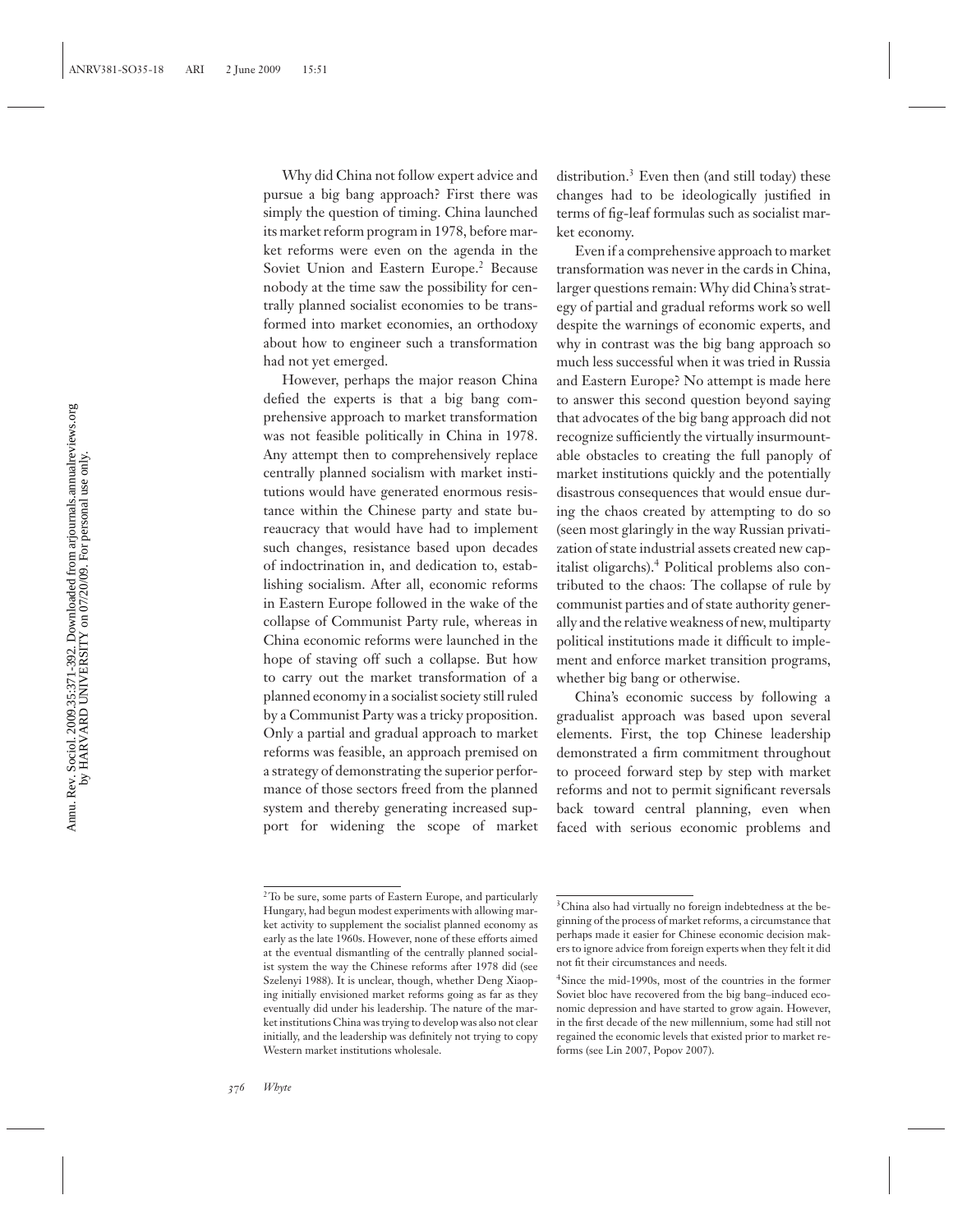grumbling by some leftist officials and intellectuals about the abandonment of socialism (as in the wake of 1989). This steady determination to push ahead and, as Deng Xiaoping put it, to cross the "river" of market reforms by stepping from stone to stone (despite not having figured out how to complete the journey) signaled to society and to the bureaucratic agents responsible for implementing policy changes that everyone's future depended on making the newly freed market-oriented institutions work and on benefiting from them rather than, say, smothering them at birth. Obviously the fact that, unlike in Eastern Europe, Communist Party rule and state authority did not collapse in China gave credence to these new policy directions.

China also benefited from its particular strategy of implementing partial market reforms. China primarily followed an approach that one scholar (Naughton 1995; see also Naughton 2008a) has called "growing out of the plan." In essence, this involved initially preserving most elements of the planned economy with relatively little change while allowing and actively encouraging the growth of previously prohibited forms of market-based economic activity, such as family farming, private enterprises, private marketing activity, and foreignowned and joint venture firms. These new economic undertakings had to operate and try to succeed in a competitive market environment, and as they did so they relatively quickly began to attract labor power, diligent work efforts, and entrepreneurial energy that had been stifled under the rigid form of socialism that characterized the late-Mao era.<sup>5</sup>

Initially, these market activities were mainly centered in rural areas and in the Special Economic Zones that China created to attract foreign investment after 1979, sequestered economic sectors where they could develop to a considerable degree independently of the then still dominant and mainly urban planned economy. Arguably, the nature of the Chinese economy at the time made it easier to introduce reforms partially there. A country that was still roughly 80% rural made it possible to experiment with market reforms in agriculture, whereas the economies of the Soviet Union and Eastern Europe were dominated much more by the inefficient and mainly urban firms of the planned economy, where introducing market distribution was more difficult (Woo 1999).<sup>6</sup> As these market-oriented sectors of China's economy began to show their potential to raise output and incomes (e.g., with rural incomes growing at an unprecedented rate during the first half of the 1980s, lifting millions of farmers out of poverty, and with large infusions of foreign investment arriving to fund nonstate firms as well as joint ventures) they served both as a powerful demonstration of the potential of widely shared gains from market-oriented economic entities and as a growing source of competition that highly inefficient state-owned enterprises would eventually have to face.

Market incentives did not remain confined to the nonstate sector, and here the dual pricing system approved by Chinese authorities by 1985 is important (Byrd 1987, Wu & Zhao 1987). As an increasing number of goods and services became subject to market prices, even

<sup>5</sup>As a result of the Cultural Revolution launched in 1966, Mao and his radical colleagues imposed a more restrictive form of socialism than existed in the Soviet Union or Eastern Europe. For example, members of the urban work force worked for fixed wages that did not change for many years, with no bonuses or other material incentives allowed. In rural people's communes, villagers were expected to focus on collectivized labor in the fields and were generally prohibited from engaging in family businesses, making handicrafts for sale, or marketing produce in the cities, and they were even discouraged from selling produce from their private plots in nearby rural markets. One might consider the en-

trepreneurial energy and hard work visible after market reforms were introduced not simply as a manifestation of the centuries-old market and business orientations referred to in the earlier quotation from Rawski, but also as akin to a compressed spring that has finally been released and allowed to bound skyward.

<sup>6</sup>The nature of farming in China also made it easier for a reversion to family farming to succeed. Most farming in China was intensive general field cultivation using simple tools, rather than specialized and mechanized extensive farming. It was much more difficult for a full-time milkmaid or tractor driver in a Russian collective farm to contemplate embarking on family farming than for a Chinese commune member.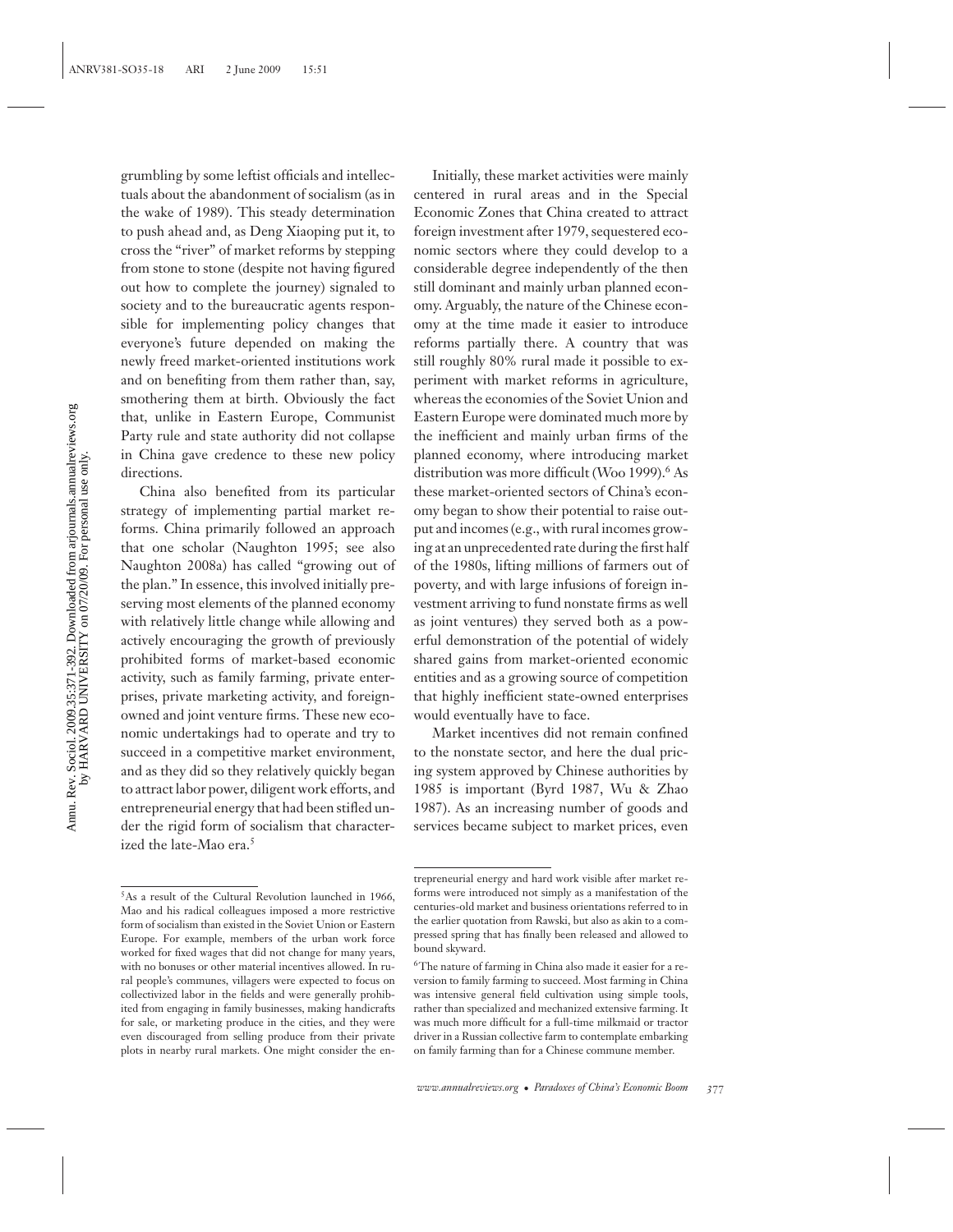state enterprises could use slack resources to produce for the market once they had met their planned production targets. The fact that market prices were almost always considerably higher than planned prices for the same commodities provided strong incentives for state firms to reorient an increasing share of their activity toward the market. China's dual price structure thus made it possible to avoid the danger of responding to the wrong signals, which was discussed by advocates of the big bang approach, and it also provided increasing pressure on state firms to reorient their priorities from plan to market.

The Chinese reforms also benefited from a recognition that there was a mismatch between the nature of economic institutions inside the plan and China's economic endowments. Despite the fact that China's primary economic resource was inexpensive but disciplined labor, the socialist economy had followed the Soviet path of emphasizing capital-intensive heavy industrial firms, an approach Lin (2007) refers to as "comparative advantage–defying." By allowing new economic activity to spring up outside of the plan, primarily in labor-intensive consumer-goods enterprises and services, China was switching to what Lin terms a "comparative advantage–following" approach to development that contained much more potential for fostering growth.

This strategy of market reforms promoted mainly by growing out of the plan turned out to have another very important consequence that contributed to the success of the Chinese approach. In theory, a comprehensively marketreformed system might have worked better than China's combination of planned and market economies of the 1980s and early 1990s. However, as already noted, the process of trying to get to that goal in Russia and Eastern Europe produced massive disruption and significant loss of income and benefits for much of the population in the interim. As a result, popular resentments about the consequences of dismantling socialist institutions were generated (see Kluegel et al. 1995, Mason & Kluegel 2000). In contrast, China's dual track strategy

of allowing market institutions to develop while temporarily maintaining the planned economy led to something approximating "reform without losers" initially (Lau et al. 2000). In other words, those who participated in the newly released market sectors generally gained in the process, while those remaining dependent on the planned economy were to a considerable extent protected from major losses, creating what economists refer to as a combination of economic efficiency and Pareto-improving distribution. China avoided throwing large numbers of people out of work and into poverty during the initial transition, and popular resentments about the market transition have been substantially lower than in Eastern Europe (Han & Whyte 2009, Whyte 2010).

To be sure, China has not by any means avoided some of the problems that advocates of the big bang approach pointed out, and official corruption facilitated by China's dual-track approach to reform has been an endemic problem (see Lu 2000, Manion 2004, Yang 2004). However, given the rampant corruption in Russia and some other parts of Eastern Europe (Goldman 2003), it is not clear that the big bang approach is to be preferred even on that score.

Since about 1994, China has entered a new phase in market reforms, with the state vigorously requiring state-owned enterprises to implement market reforms if they are to survive (see Naughton 2008a). Large numbers of employees of the formerly planned sectors of the economy have lost their jobs and benefits since that time, so that the phrase "reform without losers" no longer applies. However, by that point the market-oriented sectors of the economy were not only sufficiently established but increasingly dominant, so that China's future economic success came to depend on the ability of all enterprises, whatever their original institutional form, to operate successfully in a competitive, market-oriented, and global environment. Since about 2000, market exchanges and prices have organized most of the Chinese economy, a situation symbolized by China's accession to the World Trade Organization in 2001.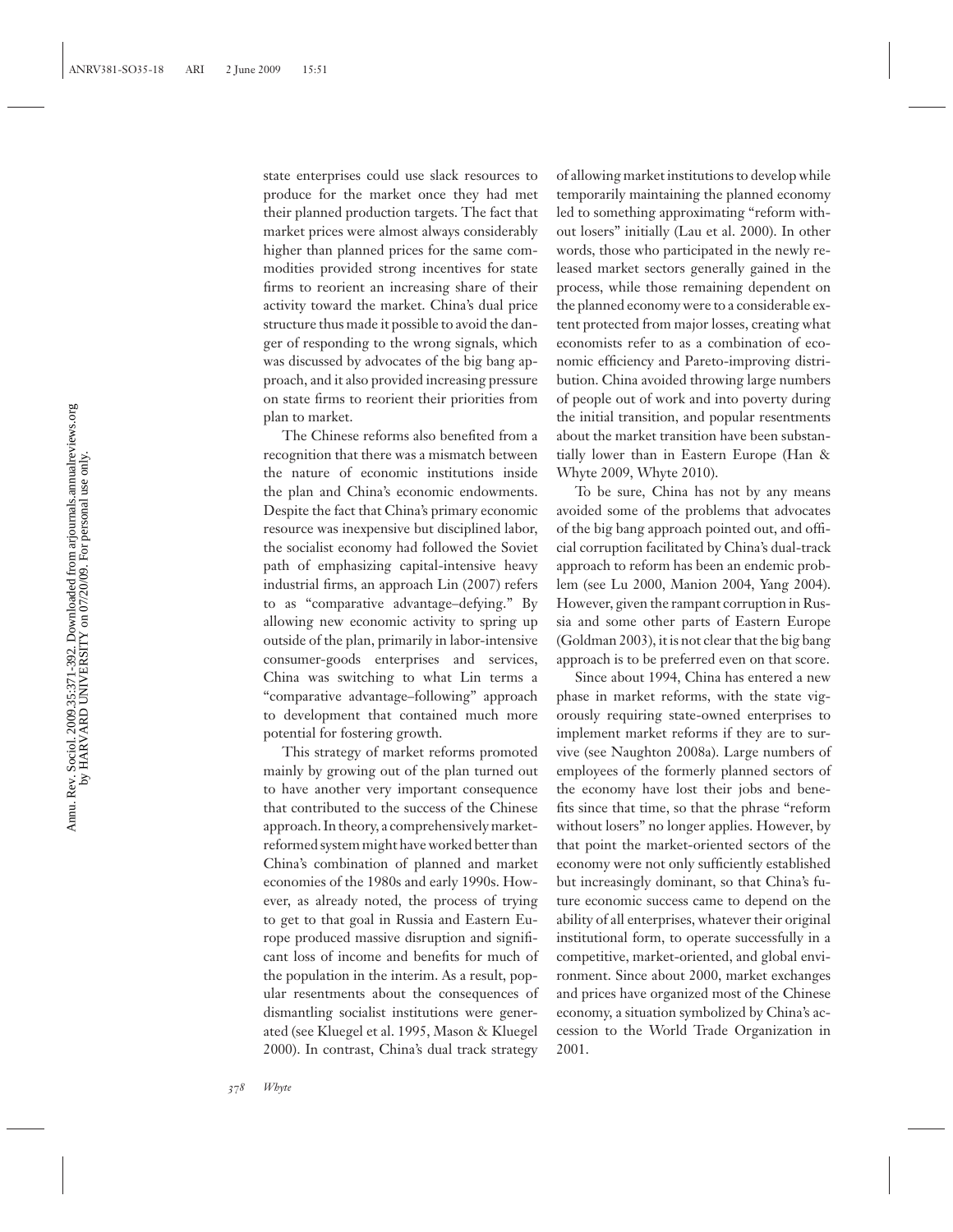To sum up, China did not have either the desire or the realistic option of pursuing a comprehensive, big bang approach to market reforms starting in 1978. The particular strategy adopted of introducing market reforms partially and gradually, while not devoid of predicted problems such as corruption, turned out to have a number of benefits not recognized initially by Western economic experts, whereas comprehensive reforms turned out to be much more difficult to carry out than such experts realized (see also McMillan & Naughton 1992, Rawski 1999). In retrospect, China appears fortunate not to have listened to experts telling them that their gradual market reform strategy would fail. (For recent analyses on the advantages of gradual reforms, see Kolodko 2000, Popov 2007.)

### **THE STATE, POLITICAL CHANGE, AND ECONOMIC DEVELOPMENT**

There are multiple paradoxes that involve the relationship between political institutions and economic development in China, only a few of which can be considered here. The most widely discussed question is whether economic development inevitably promotes the democratization of authoritarian systems (Acemoglu & Robinson 2006, Lipset 1994, Przeworski et al. 2000, Wejnert 2005), and if so whether this is happening in China. Although the past political transitions in Taiwan and South Korea are often cited in support of the growth-democratization causal link in East Asia, there is little sign of this happening yet in China. The Chinese Communist Party (CCP) remains firmly in control and prohibits any potential opposition voices from finding political space, and China's new private business tycoons seem quite content to support Party rule, rather than pressing for political change (Dickson 1997, 2003, 2008). If the effort to succeed in today's global marketplace promotes and requires a dual transition to market distribution and democratization (Centeno 1994), then China again is defying expectations. However, the focus here is on the reverse side of this causal relationship: To what

extent have China's political institutions and the role of the state been major contributors to China's recent economic success versus important impediments?

In regard to this question, the existing literature on economic development throws up multiple warning flags about the potential dangers of a major state role in guiding economic development. There is the danger of a predatory state or a state that creates a kleptocracy, as in Goldman's (2003) phrase, the "piratization" of Russia (see also Ding 2000 on illegal asset stripping of state firms in China). There is the danger that even a well-intentioned developmental state will be ill equipped to make good decisions in a rapidly changing and complex global economy. The result may be bad decisions, wasted resources, and disappointing growth or even a national disaster, as in China's Great Leap Forward campaign of 1958–1960, which led to more than 30 million excess deaths and a severe economic depression (Yang 1996; on the general phenomenon, see Scott 1998). There is also the danger of the close relations between government and business evolving into crony capitalism, with financial resources squandered on misguided business ventures of the well connected, while promising small and new ventures of those without state patronage are starved for financing. Some analysts assert that crony capitalism was a primary cause of the Asian financial crisis of 1997 and suggest that the developmental states of Asia are particularly prone to this disease (see Kang 2002, Lim 1998). At the level of the enterprise, the particular problem generated by state encouragement and patronage is a tendency toward "soft budget constraints" (a phrase coined by Kornai 1980, 1992) that allow inefficient firms to survive rather than face the hard budget constraints of unprotected competition in the marketplace.

Even those not persuaded that the multiple perils of state guidance of the economy make a minimalist role of the state necessary recognize the difficulty of determining what makes for a positive versus a negative government role. For example, Evans (1995) recommends a relationship of "embedded autonomy" between the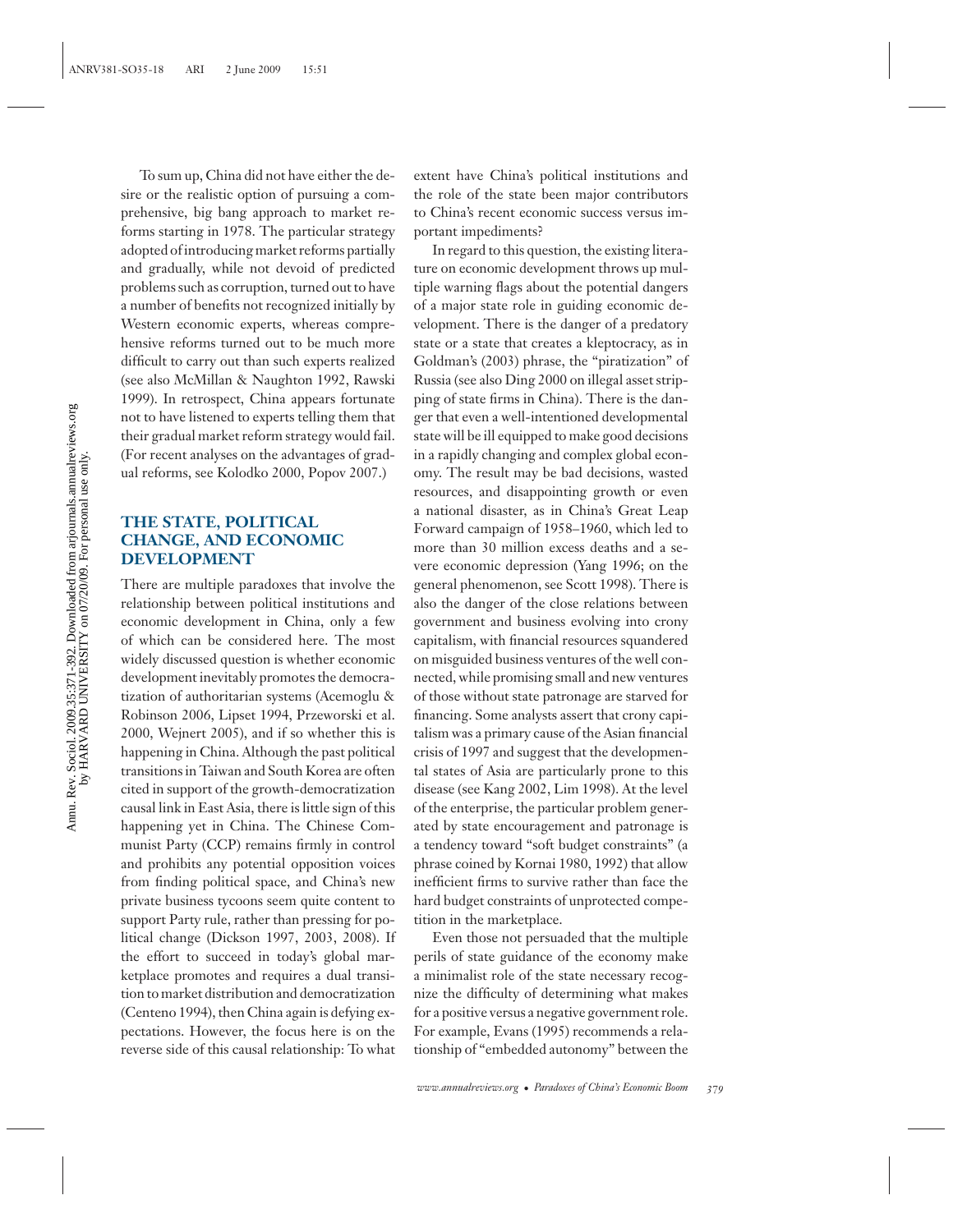state and business elites, but discusses how difficult it is to find and maintain the desired balance implied by this formula. The difficulties became even more apparent in 1997 when South Korea, heretofore lauded as a success story for striking the right balance, was badly affected by the Asian financial crisis and was described by critics as a clear case of the dangers of crony capitalism (e.g., Kang 2002).

In any case, one would have thought that China was particularly ill prepared to become a positive model of a successful developmental state. This was, after all, a society with a recent history of persistent and even monumental mismanagement of the economy (see Naughton 1991). Furthermore, as noted at the outset of this essay, China had in 1978 a political system led by lifelong communist apparatchiks who presided over a bureaucracy largely composed of poorly educated but politically loyal and obedient officials whose career success did not depend substantially on economic expertise or performance. In other words, this was hardly the highly trained technocracy that is widely given credit for the success of other East Asian economies (Amsden 1989, Johnson 1982, Wade 1990), not to mention the Weberian rational state that has been conducive to economic growth more generally around the world (Chibber 2002, Evans & Rauch 1999).

Nonetheless, the introduction of market reforms and guidance of the economy in China since 1978 have clearly been primarily topdown, state-driven processes.<sup>7</sup> How and why has the Chinese economy been able to be so successful despite developing under the very visible and often heavy hand of the state? Part of the explanation is that China had models close at hand in East Asia of developmental states that successfully guided market-oriented development, models that could be studied and adapted to Chinese conditions. The world had changed drastically since the 1950s, when China had looked to the Soviet Union as a model of successful socialist development and had adapted Soviet institutions and policies to Chinese conditions (and when Japan and the East Asian tigers had not yet begun their dramatic rise). By the 1980s, the planned socialist model was recognized as a dead end, but China could turn to East Asian neighbors for models of how to organize a high-growth, market-oriented economy with a potential for rapidly improving the living standards of the population. China was trying to repeat the strategy used earlier by the Asian tigers in following the example of Japan, a process referred to as the "flying geese" approach to development (Sugihara 2003, Vogel 1991).

This borrowing is usually thought of primarily in terms of China shifting from capitalintensive autarchic development to more laborintensive production of consumer goods for export. However, equally important were the major structural changes in the political and administrative system. The latter changes belie the common perception that China's strategy involved reforming economic institutions while leaving its political system unchanged. The overhaul of the political system involved a large number of elements that have had a very substantial cumulative effect, only a few of which can be discussed here.

One important change was a rapid and thorough transformation in the personnel recruitment, promotion, and incentive practices at all levels of the party and state bureaucracy. The unsuitability of a large portion of the existing bureaucratic personnel to manage firms and governments and promote market-oriented development was recognized, and a dramatic shifting of gears occurred as younger and better educated people were recruited to replace poorly educated but politically loyal officials at all levels (see Eldersveld & Shen 2001, Li & White 1990). The People's Republic of China implemented, for the first time, a mandatory

<sup>7</sup>The primary exception to this generalization is an important one. The rural reforms that in some sense launched the reform process were initiated by the relatively spontaneous decollectivization efforts of Chinese farmers in depressed locales, efforts that were only gradually and at first somewhat reluctantly approved by central authorities. Subsequently, the government's attitude changed, and decollectivization was made virtually mandatory throughout rural China (see the discussion in Yang 1996, Zweig 1997).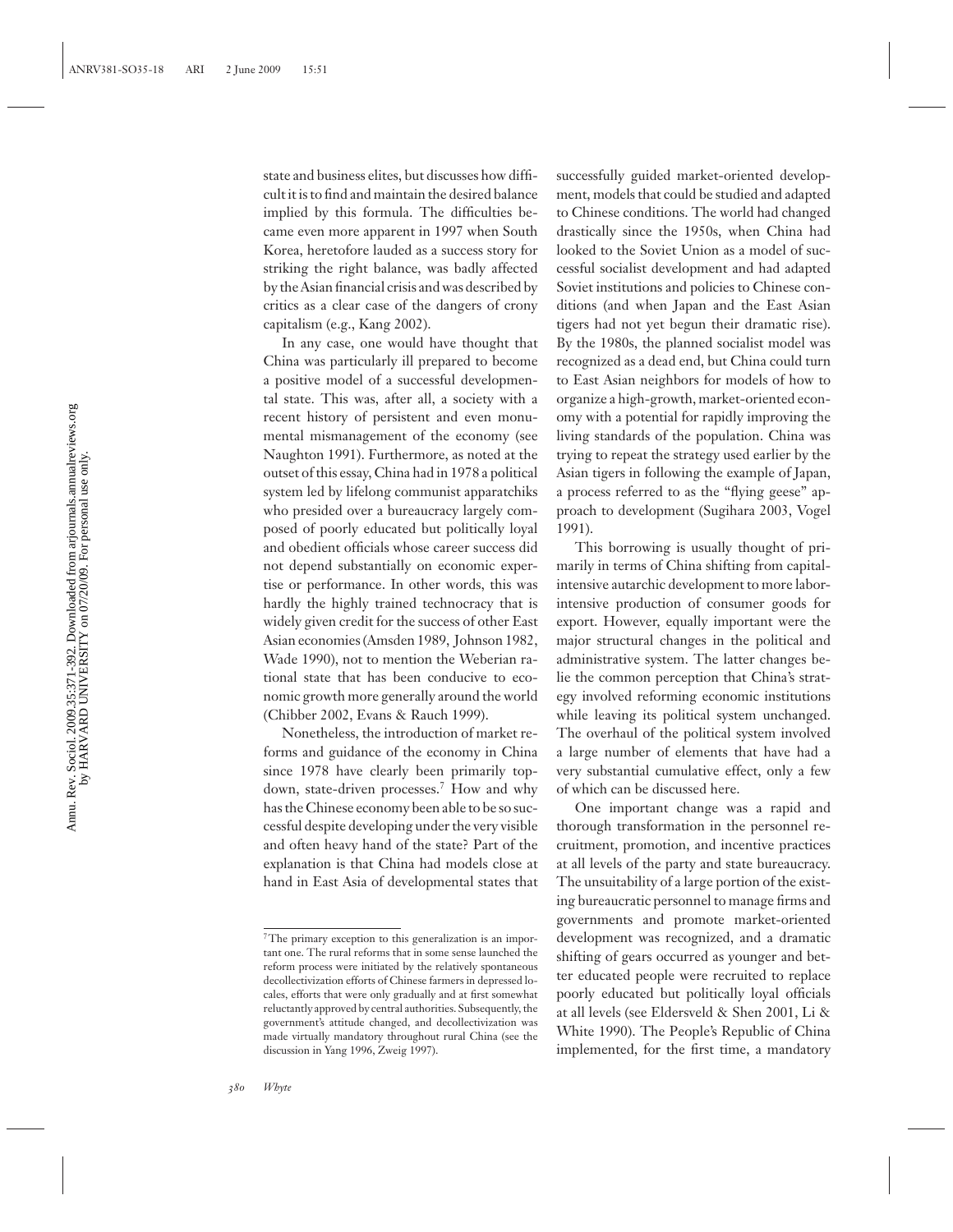Annu. Rev. Sociol. 2009.35:371-392. Downloaded from arjournals.amualreviews.org<br>by HARVARD UNIVERSITY on 07/20/09. For personal use only. Annu. Rev. Sociol. 2009.35:371-392. Downloaded from arjournals.annualreviews.org by HARVARD UNIVERSITY on 07/20/09. For personal use only.

retirement system for officials, clearing the way for younger officials to rise (Manion 1993). The Chinese state was rapidly transformed from a "virtuocracy" (Shirk 1984) to a meritocracy, with even the top party leadership now composed mainly of college educated technocrats, particularly alumni of China's prestigious Tsinghua engineering university (Li 1994). China also repudiated the late Mao–era prohibition on material incentives and adopted a quantitative system for assessing and rewarding local officials, using economic development success as the primary indicator for determining compensation. Those leaders of localities or enterprises that performed well economically were given sizeable monetary rewards in recognition of this success (Naughton 2008b, Oi 1992).

Another important component of the reforms of the state administrative system was the combination of administrative decentralization and altered financial regulations that fundamentally changed the nature of the state's administration of the economy. Large numbers of formerly centrally administered state enterprises were transferred to provincial and lower levels of administration (building on decentralization waves of the Mao era), and, starting in 1980, subordinate governments entered contractual agreements with higher levels specifying the amount of revenue the lower level had to turn over to the next higher level. Remaining and additional budgeted revenue and any new extrabudgetary funds generated by the lower levels did not have to be remitted to higher levels as had been the case before, but could be used locally to stimulate economic development, supply public goods, and for other purposes. Similar arrangements were adopted for production enterprises in their relations with their supervising levels of government, and in addition enterprise responsibilities for pensions and other welfare benefits for their employees and retirees began to be taken over by pooled funds supervised by local governments in a move designed to allow enterprises to concentrate on their core economic activities. Although these arrangements were not enshrined in any formal

changes in constitutional arrangements, they quickly acquired a durability that reassured lower levels of government and the enterprises they supervised that they were safe from demands from higher levels for increases in financial "contributions" (see Montinola et al. 1996, Naughton 2008b, Oi 1992). Montinola and colleagues (1996) characterize the altered administrative system as "market-preserving federalism," although "market-preserving decentralization" might be more accurate, given the absence of any formal federal structure of the Chinese political system.

As a consequence of these changes, local governments and enterprises were provided with a relatively secure set of administrative and fiscal arrangements that enabled them to concentrate on pursuing new market opportunities and developing their economies with assurance that, if they were successful, most of the increased revenue generated could be used locally to generate more of the same, not to mention financial rewards for those in charge. Firms and local governments also knew that if they lost money they would no longer be bailed out by higher levels, thus forcing them to face market competition in a structure imposing relatively hard budget constraints. Localities and enterprises that were relatively slow to pursue new market opportunities could readily observe how they were falling behind the prosperity of their neighbors, and the resulting envy stimulated increased efforts to copy the successful market-oriented policies and institutions of front-runners (Vogel 1989). The combination of financial rewards for local officials for success in economic development and increased public revenues generated by local firms provided powerful incentives for quickly adopting practices suited to operating in the new market environment (Walder 1995). The hectic market competition among local firms and governments unleashed by these changes was a fundamental source of China's new economic dynamism.

A particularly dramatic manifestation of the impact of the changed administrative system involves the growth and changing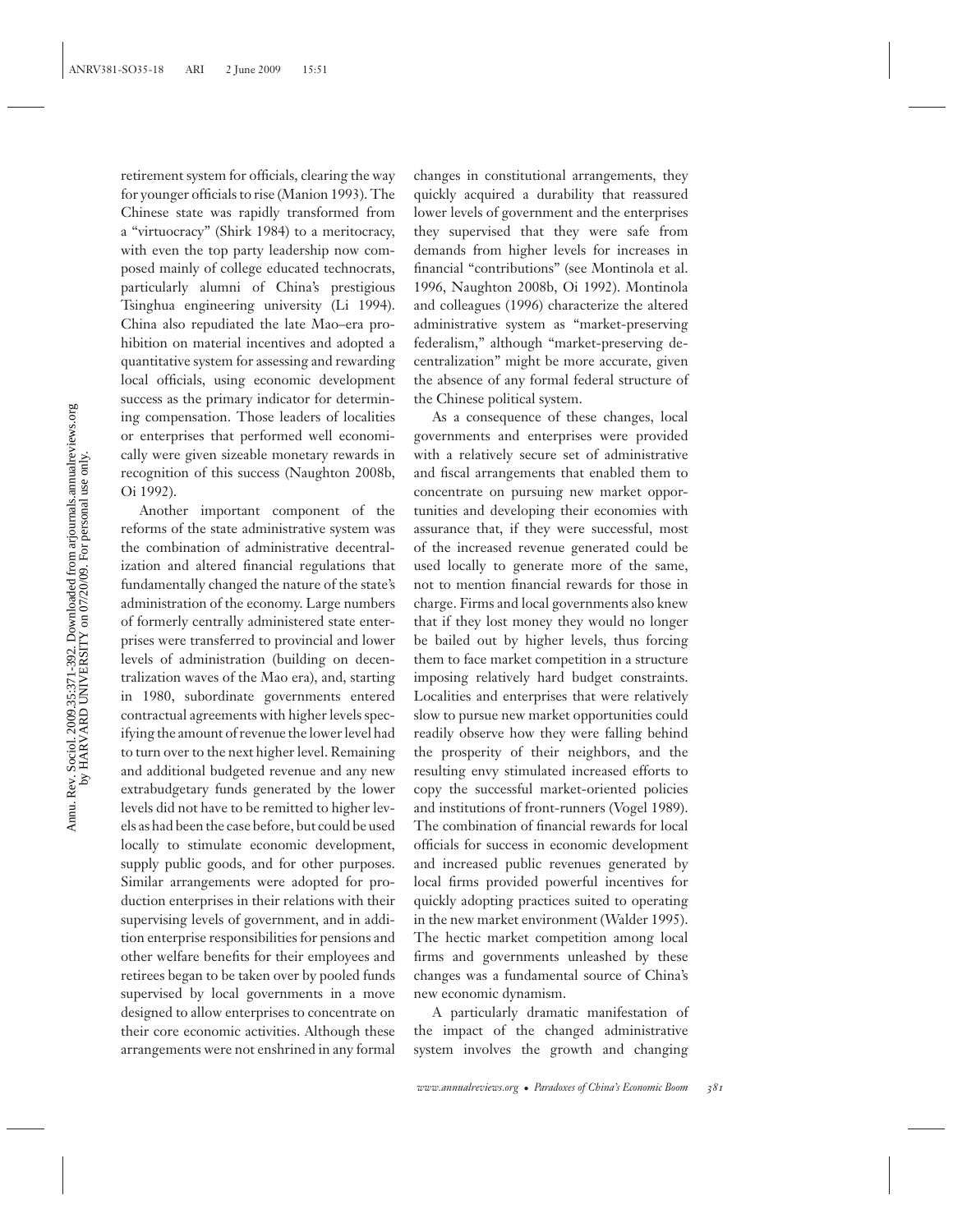organizational forms of China's township and village enterprises (TVEs). In the late Mao era, rural industry was burdened by restrictions and generally allowed to produce only tools, cement, and other products to serve the needs of the local community, and as a consequence there were relatively few workers employed in rural factories nationwide prior to 1978 (see Perkins 1977). The combination of altered administrative and financial systems with new market opportunities—to produce goods for the long-deprived domestic market, to export products to overseas markets, to attract investment funds from Hong Kong and other outside sources, etc.—stimulated local governments to scout out new opportunities and establish local factories to meet those opportunities. The local factories were major contributors to growing out of the plan (Naughton 1995), and initially they were mostly run and financed by local governments, an arrangement that one researcher terms "local state corporatism" (Oi 1992, 1995). The dramatic rise of TVEs resulted in the employment of over 100 million workers by the early 1990s and a situation in which close to 30% of China's total industrial output was produced by this sector (Naughton 2007). The dynamic growth and increasing national importance of the TVE sector in the 1980s and 1990s belie the expectation that government-run firms are unlikely to produce robust economic development.

However, as the competitive field of TVE production became more crowded, and as some local assessments of market opportunities failed to pan out, a rising portion of TVEs began to suffer financial losses, losses for which their supervising local governments were responsible. Those governments recognized the risks to which they had exposed themselves in their rush to benefit from market reforms, and relatively quickly they adapted to the situation by pushing privatization of TVEs, as well as by closing unsuccessful firms that no private manager would agree to take on (Oi 1999, Ruf 1999). By the mid-1990s the great bulk of TVEs had been transformed into private enterprises, with their owners responsible for profits and losses,

but with local governments still benefiting in the former instance from receiving their agreed share of firm profits.<sup>8</sup>

There is not space here to discuss many other aspects of the state's role in guiding China's economy. However, one point should be stressed in relation to the previous literature and the example of other East Asian economies. China has placed less emphasis than other East Asian developmental states on the central government's role in formulating industrial policy, picking winners in emerging new technologies, or protecting favored enterprises, in the manner of MITI in Japan ( Johnson 1982) and state support for *chaebol* in South Korea (Amsden 1989, Lie 1998). Rather, as noted earlier, much of the initial economic growth occurred via the efforts of private, TVE, foreign, and other firms to grow out of the plan. The role of the state in pursuing this strategy was mainly to remove regulatory obstacles and establish institutions to provide positive market incentives and foster competition to facilitate the growth and success of these new firms (Naughton 1995). So, for example, a tremendous effort over the years has been devoted by the state to attracting foreign direct investment—through establishing Special Economic Zones with reduced taxes and other inducements, through rapidly developing legislation governing and protecting foreign investment and repatriation of profits overseas on attractive terms, and in general through trying to enhance the business climate and overcome barriers to further development of markets. (On industrial policy in East Asia in general, see also Amsden 2008, Amsden & Chu 2003, Noland & Pack 2003).

China's difference from earlier East Asian tigers in this respect is only relative, given

<sup>8</sup>Since the mid-1990s, the TVE sector has not been growing as rapidly as before. In recent years, employment has leveled off at around 140 million workers in this sector (Naughton 2007), and TVEs now play a less prominent role in China's economic growth. One additional reason for TVE privatization was the 1994 fiscal reforms that allowed the central government to recapture a larger share of locally generated revenues, thus making TVEs less attractive cash cows for local governments.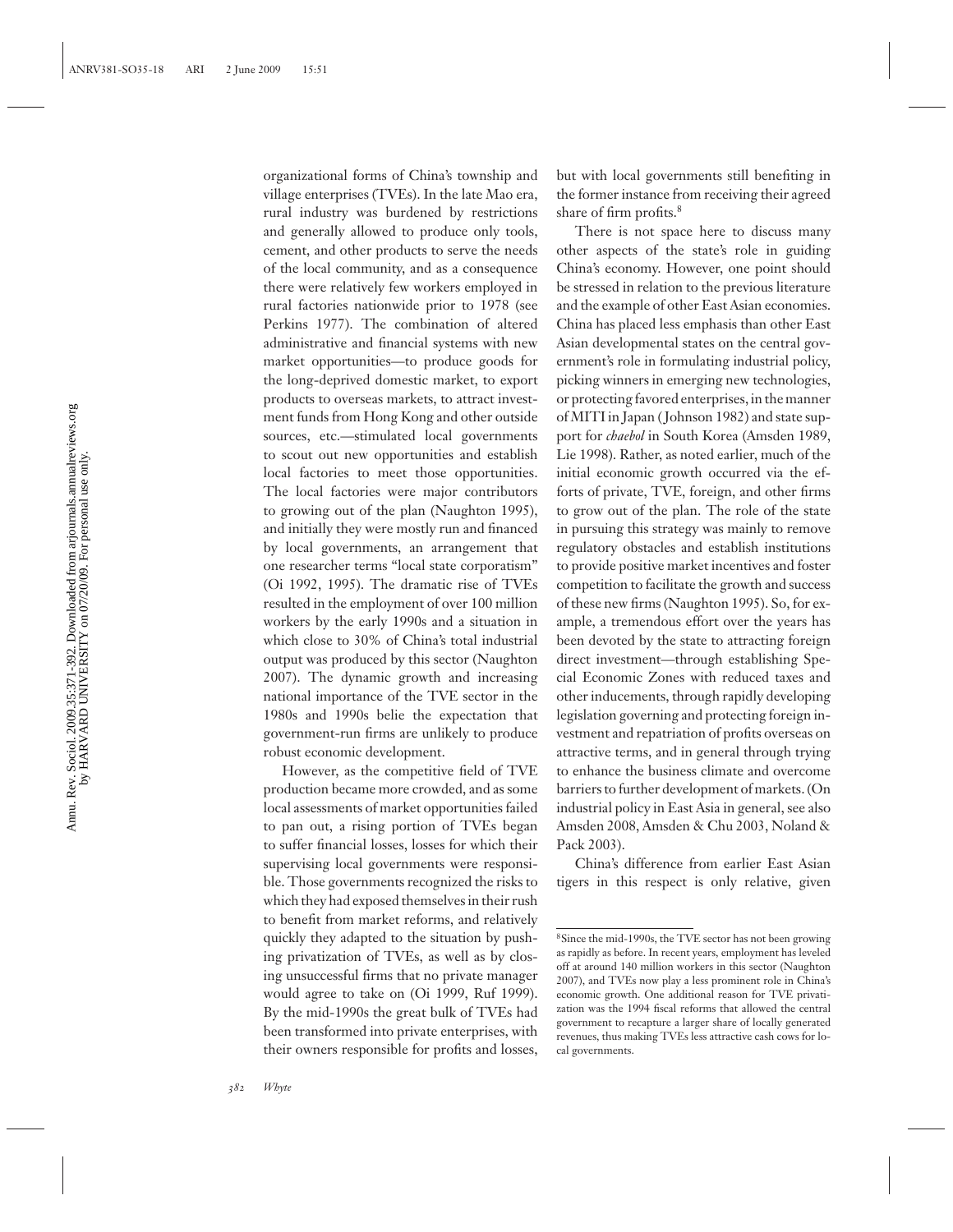that the central government has clearly favored and promoted some industries and technologies (e.g., military-related industries, automobiles). And where there has been direct state support of specific economic sectors and activities, endemic problems are visible, such as residual crony capitalism tendencies for most state bank loans to continue to be channeled to large state enterprises and used to support investments of often questionable value and profitability. [See the critique in Lardy (1998), Nee & Opper (2007), Wu (2006); however, several researchers, including Guthrie (1998, 1999) and Keister (2002), contend that these tendencies are declining over time]. In sum, the Chinese party/state has been in

the driver's seat in directing the development process in China. However, the approach taken by Deng Xiaoping and subsequent reformers has been to use the power of the state primarily to promote markets, foster competition, and stimulate market-oriented incentives, rather than to try to pick winners and favor investment in those firms with the closest ties to the state. To promote market-oriented development, fundamental changes have occurred in how the Chinese state is organized and operates, although pressures for democratization have been strongly and so far successfully resisted. Although there have also been recurring problems with corruption, crony capitalism, and other predicted costs of heavy state involvement, on balance the Chinese experience since 1978 is mostly an example of a very successful developmental state.

## **GETTING THE INSTITUTIONS RIGHT?**

The fourth and final paradox to be discussed here is the widespread belief that a key, or perhaps even the key, to successful economic development is "getting the institutions right" (see Rodrik 2007, chapter 6). There is a rich literature devoted to this topic, ranging from Adam Smith and others down to Ronald Coase (1988, 1992), Douglass North (1990, 1995; North & Thomas 1973), and many others in

recent times. Why does this literature say it is important to get the institutions right in order to promote economic development? Although much could be said in answer to this question, the bottom line is generally the argument that having the wrong institutions will not provide optimal incentives to individuals, firms, financial institutions, and even nations, and as a result economic growth will not be stimulated or will be anemic at best. Certainly there is much to be said for this argument, and China's experience in the era of planned socialism provides copious examples of the economic damage and waste caused by bad institutions and the poor incentives they provided (see again Naughton 1991).

However, there is continuing debate about what the right institutions are. One influential listing (Williamson 1990) was termed the "Washington consensus" because it reflected the neoliberal economic thinking prevalent in the World Bank and the United States government at the time. The consensus consisted of a list of ten recommended economic policies/institutions: fiscal discipline, progrowth expenditure priorities, tax reform, liberalizing interest rates, a competitive exchange rate, trade liberalization, liberalization toward inward foreign direct investment, privatization, deregulation, and private property rights.

However, recent assessments (Rodrik 2008, Stiglitz 2008) argue that the countries that went furthest in implementing Washington consensus reforms, primarily countries in Latin America, had worse economic records after these reforms than prior to them and also worse records than countries that did not follow the Washington consensus approach. This outcome throws into serious question the idea that such a one-size-fits-all set of institutional arrangements can lead to growth in every country, not to mention the notion that neoliberal approaches to economic management are now universally triumphant (Fukuyama 1992).<sup>9</sup>

<sup>9</sup>For a discussion of the Washington consensus list, see Williamson 1990, 2008. For a more general discussion and critique of the Washington consensus, see Serra & Stiglitz 2008. In his retrospective essay on the term he coined,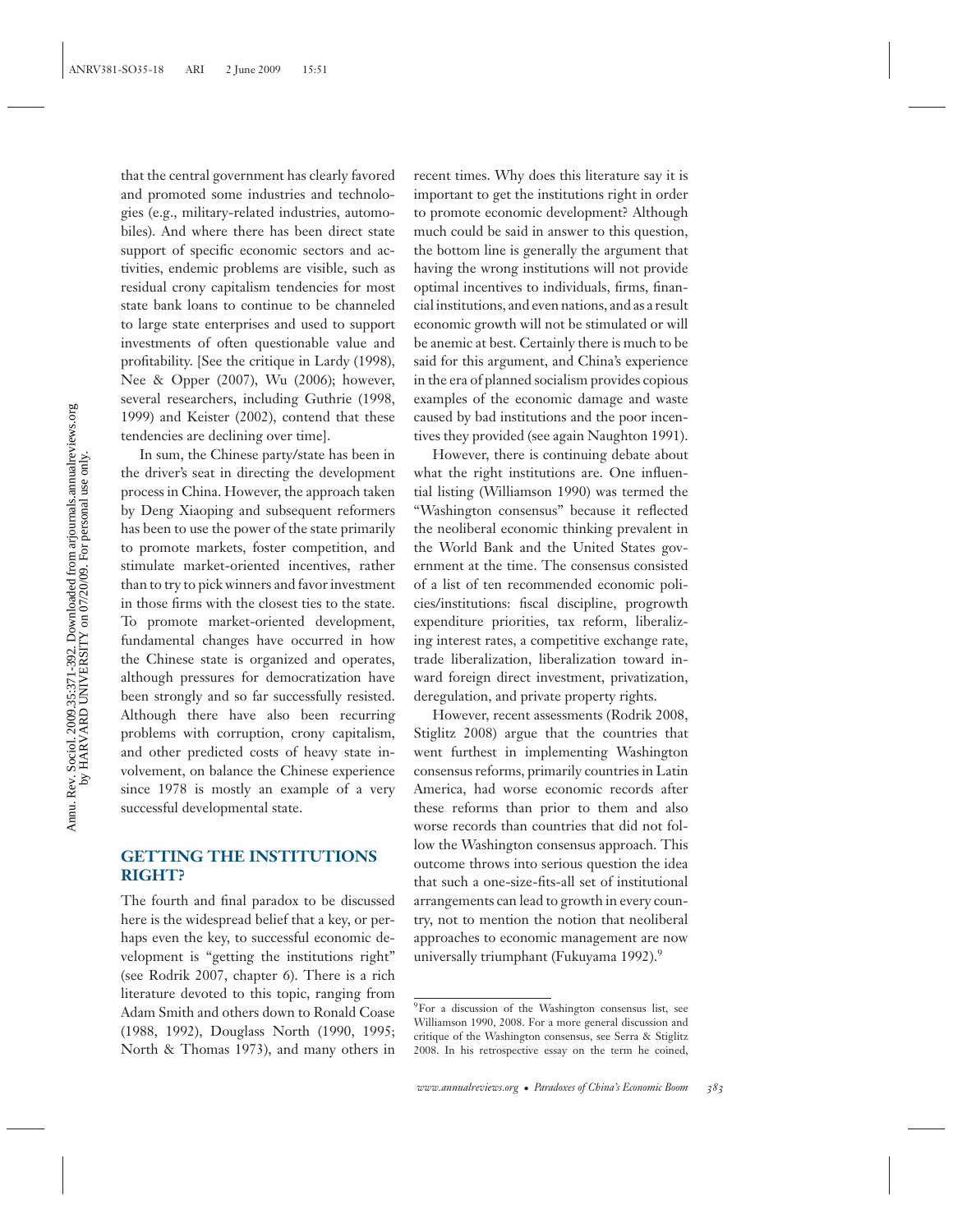Despite such doubts, there is much more agreement on the importance of secure private property rights as a vital prerequisite for economic development. As summarized recently by Acemoglu et al. (2005, p. 395; see also de Soto 2000), good economic institutions are defined "as those that provide security of property rights and relatively equal access to economic resources to a broad cross-section of society." However, the problem when this idea is applied to the Chinese economy since 1978 is obvious. China has certainly been ardent in pursuing some items on the Washington consensus list, such as a progrowth investment policy and liberalization toward inward foreign direct investment. However, in other respects, and particularly in regard to the key issue of private property rights, the Chinese have persisted in getting the institutions wrong, and yet the economy has continued to boom. How can this success be explained?

Before attempting to address this question, a brief discussion of the nature of property rights in China today is in order (for fuller discussion, see Oi & Walder 1999). There are multiple other domains in which China also departs from lists of the right institutions to promote development (such as by state management of currency exchange rates), but given the key place in orthodox economic thought of private property rights, we set those other domains aside here. The situation of property rights differs in rural versus urban China. In the countryside, decollectivization of agriculture in the early 1980s restored family farming, but families did not receive private property rights to the land they cultivated, which remains the collective property of the villages in which they live. Instead the land was divided up and leased out to local families, with leases since 1994 extended to 30 years. The national policy

is that the leased plots should not be readjusted during the lifetime of the contract, with leases inheritable by subsequent generations. One might see the government's rural land policy as attempting to promote something close to secure private property rights, but without taking the final step of providing full legal title in perpetuity. However, the complication in reality is that in many villages in China local leaders and farmers defy central policy by periodically reallocating village land—particularly to compensate for changes in family size and labor power attributable to births, deaths, marriages, and out-migration, but also to serve other goals, such as sanctioning compliance with other policies, such as family planning (see Brandt et al. 2002, Prosterman 2001). So, in fact, in many villages Chinese farmers have no guarantee that they will continue to be farming next year all the plots they farm today, although existing research suggests that a majority of farmers favor rather than oppose these periodic reallocations (see Kung & Liu 1997).

However, there is another growing threat to the land rights of China's farmers that is much more contentious. Rural officials in increasing numbers of villages are entering into business deals with outside developers to lease out village land for use in constructing housing estates, shopping malls, or factories, with farmers launching protests when they feel they have not been properly consulted and compensated in these deals (O'Brien & Li 2006).

In sum, China's agricultural land has still not been fully privatized even 30 years after the launching of market reforms.<sup>10</sup> Full private ownership is, however, present in other spheres in the rural economy, including housing and family-run and privatized TVE businesses,

Williamson (2008) contends that Stiglitz and others misinterpreted his list as neoliberal market fundamentalism and that Latin American countries that performed poorly had actually failed to adopt key provisions in his list. He also acknowledges that his list omitted other important elements that can foster development, such as a priority on social equity.

<sup>&</sup>lt;sup>10</sup>In October 2008, an important meeting of the CCP took place devoted to rural land tenure issues. At that meeting, land use contracts were extended beyond 30 years (perhaps even indefinitely) and markets for the sale and exchange of such rights were authorized, although still without providing China's farmers with full legal title to the land they till. It remains to be seen whether the conclusion offered here will continue to be the case, or whether further steps toward privatization of agricultural land will be taken and implemented.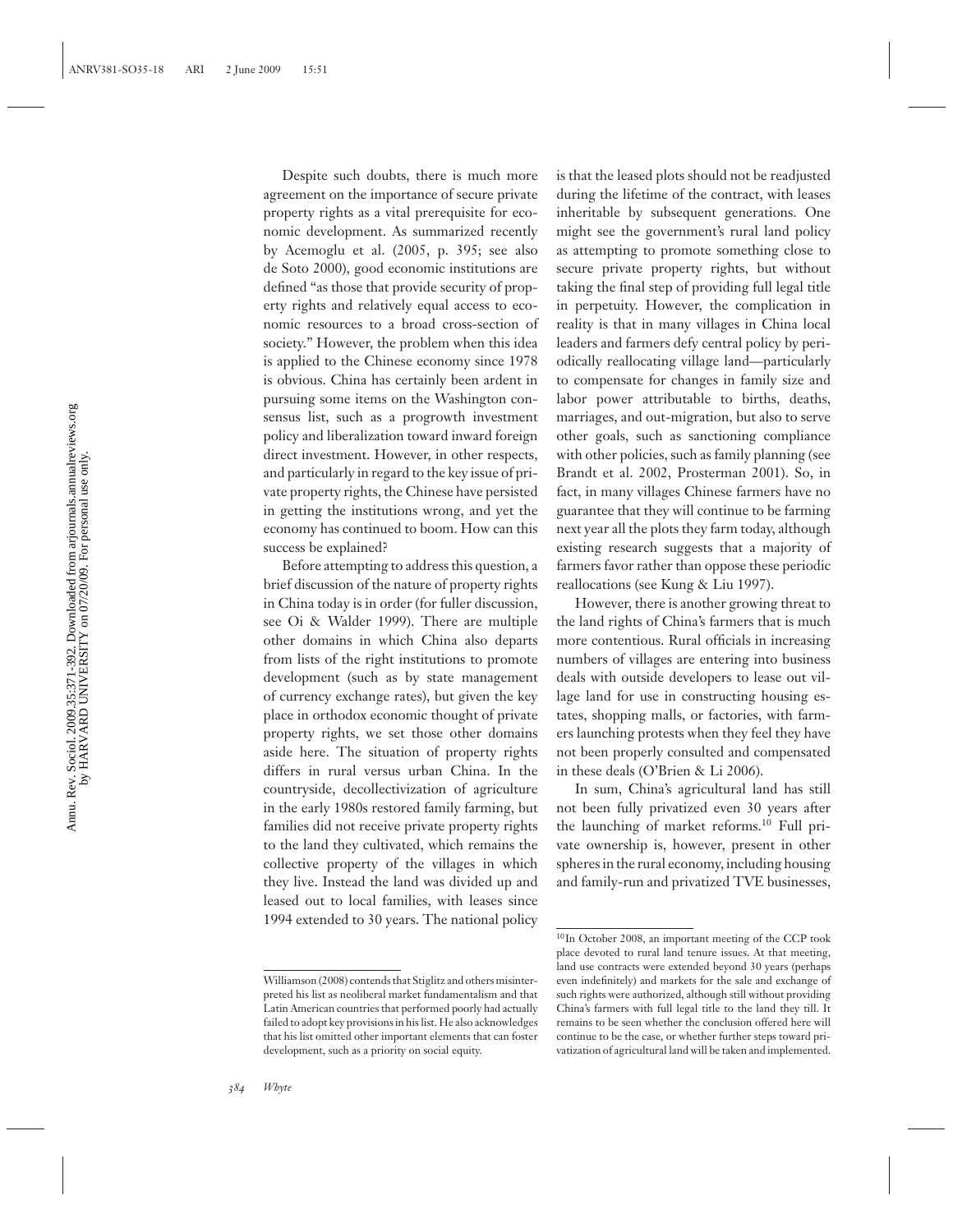although with the usual caveat about the relative weakness of Chinese courts and other legal institutions in providing protection to property owners.

In the cities, the situation is more complicated. Land remains state property, but again available for long-term lease for housing, business, and other purposes. China's dual track approach to reform initially rejected privatization of state-owned economic enterprises that were the legacy of the era of planned socialism, unlike the strategy in the former Soviet Union and Eastern Europe. However, private enterprises could be established from the 1980s onward, and foreign enterprises were welcomed into China and able to operate not only as joint ventures, but also as majority foreignowned firms, in some cases even with 100% equity stakes. However, initially in the 1980s there were sharp limits on how many employees could be hired by a domestic private firm, and legislation to fully proclaim the rights to private property in such businesses was not adopted in China until 2007. Despite these restrictions and uncertainties, China's private and foreign-owned sectors of the economy grew rapidly over the years, while the share of output and employment associated with state firms declined.11

As a result of the more extensive set of reforms launched in 1994, China's state-owned enterprises eventually began to experience at least quasi privatization, but this process still leaves the state in a dominant position in most instances. In some cases, faltering state-owned enterprises were merged or sold to private individuals or companies or even closed down, rather than being continually propped up with bank loans. Stock markets were established in Shanghai and Shenzhen starting in 1990, enabling individuals, other firms, or in some cases even foreign individuals and firms to buy shares and establish a substantial ownership stake in many Chinese state companies. However, generally only certain types of shares are freely traded, while others, generally a majority stake, remain in the hands of the state. So in urban state enterprises as well as in agricultural land, full privatization and the establishment of secure private property rights are still being resisted and restricted.

So if in regard to the issue of private property rights China has persisted in getting the institutions wrong, why is economic growth in China showing so few signs of the economic harm that the experts say this should cause? Several circumstances may help explain this paradox. First, although there have been and remain restrictions on the realms to which private property rights apply, in general the state has moved consistently in the direction of further expansion of private enterprise and ownership, rather than backtracking and launching renationalization of private assets as might have been feared. In fact, as noted earlier, in the case of agricultural land the state has tried to foster changes in the direction of firmer property rights and has been thwarted. So in some ways the record of state actions in China after 1978 displays a commitment to markets and proper incentives that would presumably please Adam Smith, despite the fact that these are the acts of lifelong communist bureaucrats. The Chinese case indicates that viewing economic guidance as being provided by markets versus by governments can be highly misleading, given that a developmental state can play a key role in fostering market distribution and competition.

A second consideration is that fairly quickly the prospects of dramatic profits and personal enrichment through private business and the lure of profits to be made by foreign firms in the vast China market reassured potential entrepreneurs and investors that they could recoup their investments in only a few years. This was in contrast with the decades of stagnant incomes of the Mao period. Thus, individuals and foreign firms found the risks of long-term threats to their property stake worth

<sup>&</sup>lt;sup>11</sup>The numbers of workers and employees in state firms declined from a peak of around 110 million in the mid-1990s to only a little over 60 million in 2007 (according to China's online national statistics, available at **http://chinadataonline.org.ezp-prod1.hul.harvard.edu/ member/macroy/macroytshow.asp?code=A0202**).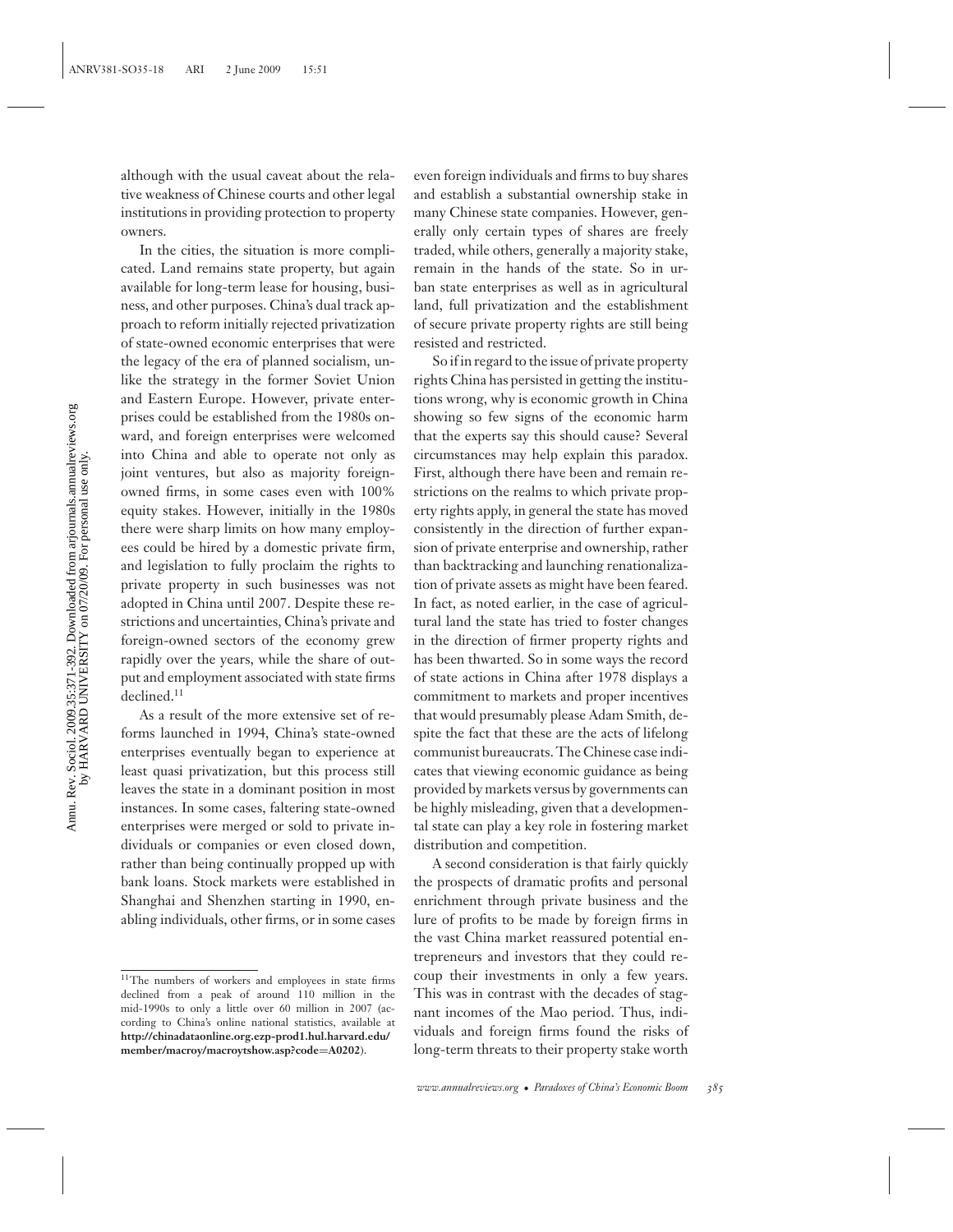taking. A final consideration concerns relative expectations. If you have been living in a strict socialist economy in which you have no productive property from which you can profit at all, even the fuzzy, imperfect, and perhaps temporary property claims established as a result of the reforms may provide all the incentive you need to use that property for personal gain in a highly energetic fashion (Oi 1992; see also the discussion of Chinese "fuzzy property rights" in Ho 2001, Sanders & Chen 2005).

These considerations suggest that the attention focused on secure private property rights by most institutionalist theorists of development is misplaced. Having secure rights in my property may do little to foster development if there is no structure of opportunities and incentives in the larger society to induce me to use my property in an increasingly productive way, or if a few established economic actors monopolize available opportunities. On the other hand, a sufficiently conducive structure of opportunities and incentives throughout society and intense competition to gain access to such opportunities may induce me to work harder, innovate, take risks, and be more entrepreneurial in general, even if I have some uncertainty about how secure my private property rights are. Walder & Oi (1999) refer to this situation as the "utility of suboptimal solutions." (Huang 2008 refers to this syndrome of improved but still insecure property rights as "directional liberalism.") If this reasoning is accepted, then private property rights are not so important per se, but only as one institutionalized option (although a common and often very powerful one) for fostering positive development incentives and opportunities for individuals, families, and firms. In short, even though China has not provided secure private property rights, the overall improvements in competition, opportunities, and incentives that are intended to foster hard work, entrepreneurship, and innovation are sufficiently strong that they provide economic dynamism in China that secure private property rights alone could not provide (see a similar conclusion in Rodrik 2007).

#### **CONCLUSIONS**

In this review, I have considered four paradoxes that lead one to expect that China after 1978 could not be very successful at economic development. In each case, I have tried to explain how and why China's economic performance contradicts these expectations. Explaining why China did not fail at development after 1978 is not the same as explaining why she succeeded, although parts of the story are embedded in previous sections of this review. Although debunking four kinds of conventional wisdom about development is the main purpose of this article, in closing I briefly sketch, but do not elaborate here, some of the additional contributing factors to China's success. (These points are drawn from a related paper, Whyte 2007, in which they are developed and discussed at greater length).

China's traditional cultural legacy provided fertile ground for recent economic development and market competition in a number of respects:

- 1. centuries of familiarity with a social order with great inequality but few barriers to social mobility, and with high actual geographic and social mobility rates;
- 2. strong family traditions of emphasizing education (but primarily for sons) and the pursuit of economic betterment for the family;
- 3. centuries of familiarity with marketing, private business activity, forming partnerships, commercial contracts, and other practices of a modern market economy;
- 4. the availability of many more natural resources than are possessed by other East Asian states (although not enough to encourage reliance on raw material exports as a growth strategy);
- 5. a large population size that could provide the basis for robust domestic market demand once disposable incomes increased, thus making reliance on production for export less central to economic growth over time.

Despite monumental errors, China's years under centrally planned socialism provided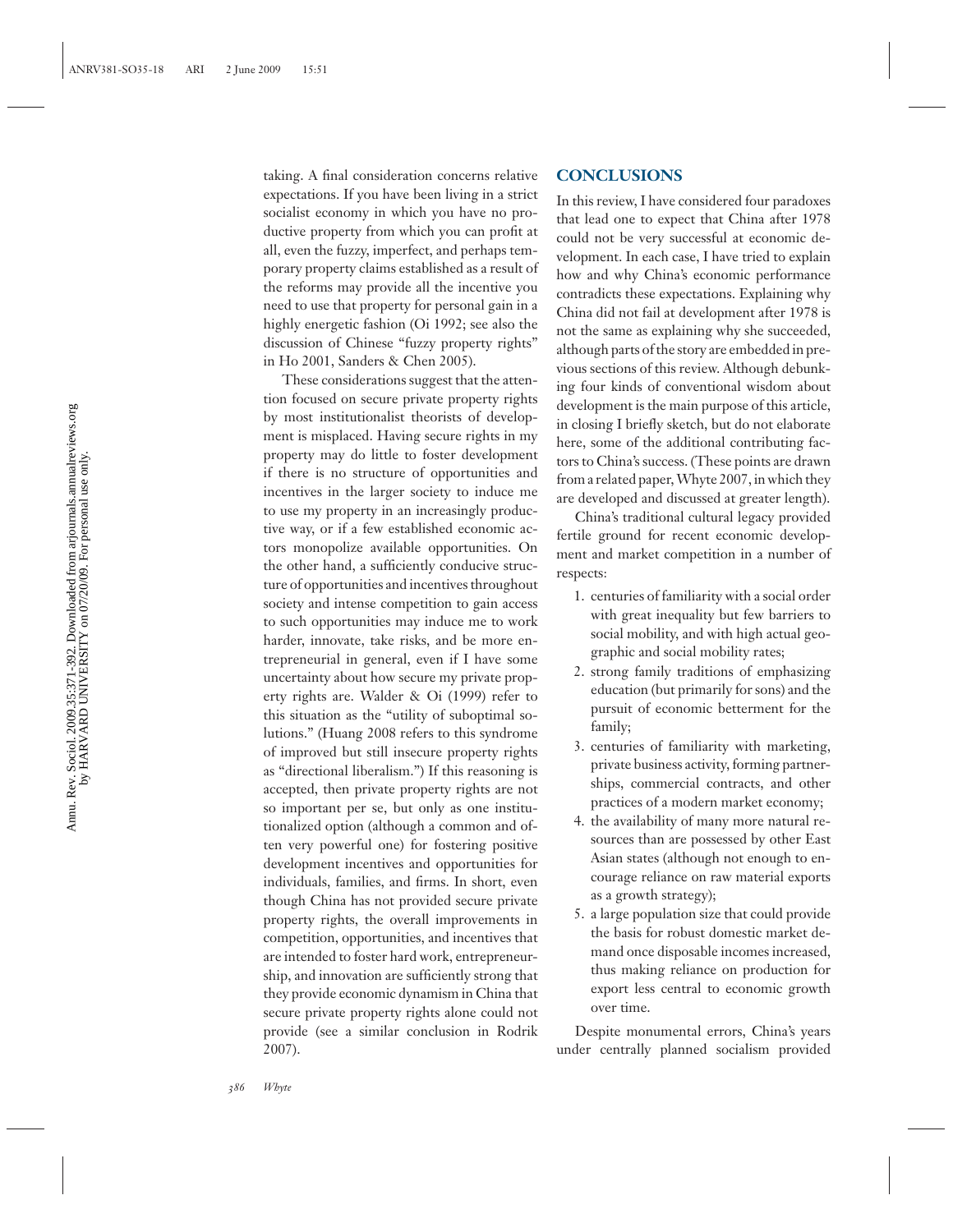some positive foundations for subsequent economic growth as well, including the following:

- 1. political stability and a strong state that could be converted into a successful developmental state, although only after considerable retooling;
- 2. the absence of entrenched economic elites who could use their wealth to capture most benefits of growth or to block or distort economic development initiatives;
- 3. an impressive increase in heavy industrial, transportation, and other economic infrastructure as well as in the number of Chinese trained to work with modern industrial machinery;
- 4. major improvements in the human capital of the Chinese population in terms of educational attainment (including a strong emphasis on technical, scientific, and engineering fields in line with the Soviet model) and in the health and life spans of the population, making Chinese workers and specialists attractive in the eyes of potential foreign and domestic employers;
- 5. substantial improvement in the human capital and economic contributions of women (again in line with the Soviet model);
- 6. exposure of most of the population, including rural residents, to the routines and discipline of bureaucratic work organizations;
- 7. a demographic dividend produced by rapid state-induced fertility decline starting in 1970, prior to the one-child policy,12 sharply increasing the size of the labor force relative to the total population;
- 8. the absence of substantial foreign debts, providing China with much more flexibility in designing economic policies than most developing countries have;
- 9. finally, the fact that socialism lasted only a generation (1955–1978), unlike in the Soviet Union, so that memories and experiences of operating in a market society were still present in the population and could be revived.

At the same time, the legacy of economic mismanagement, distortions, and the rigidity of the Chinese socialist system left major problems that had to be overcome after 1978. However, several of these had the potential to provide positive contributions to China's subsequent development in a reaction formation fashion:

- 1. having a large portion of the population, particularly the roughly 80% still residing in rural areas, who had been consigned to almost feudal subjugation in the planned economy and who were thus eager to take advantage of any new market opportunities;
- 2. an extraordinary accumulation of consumer frustrations, typical of but perhaps even more extreme than in other planned economies, producing strong domestic demand for goods and services that socialism had not provided, thus helping to create strong market incentives for TVEs and other new but initially not very efficient market-oriented businesses;
- 3. a substantial discrediting of the symbols, slogans, and institutions of socialism produced by the chaos of the Cultural Revolution (1966–1976), making it easier for Chinese at all levels to embrace previously denounced market practices and symbols.

Then, in terms of the post-1978 changes and strategy, in addition to the thorough overhauling of the state administrative system and the fundamental reorientation from a Soviet-style

<sup>12</sup>Contrary to popular belief, most of China's fertility decline preceded the launching of the one-child policy in 1979. About 80% of China's fertility decline (from a total fertility rate of 5.8 in 1970 to only about 1.6 today)occurred as a result of the already highly coercive family planning policy of the 1970s, which was launched with Mao Zedong's approval (see Wang & Mason 2005, Greenhalgh & Winckler 2005). The one-child policy was launched partly to keep fertility rates from rising again, but also to try to drive fertility rates below replacement level in order to pursue an extraordinary goal of

eventually reducing China's population below its 1979 level (Greenhalgh 1995).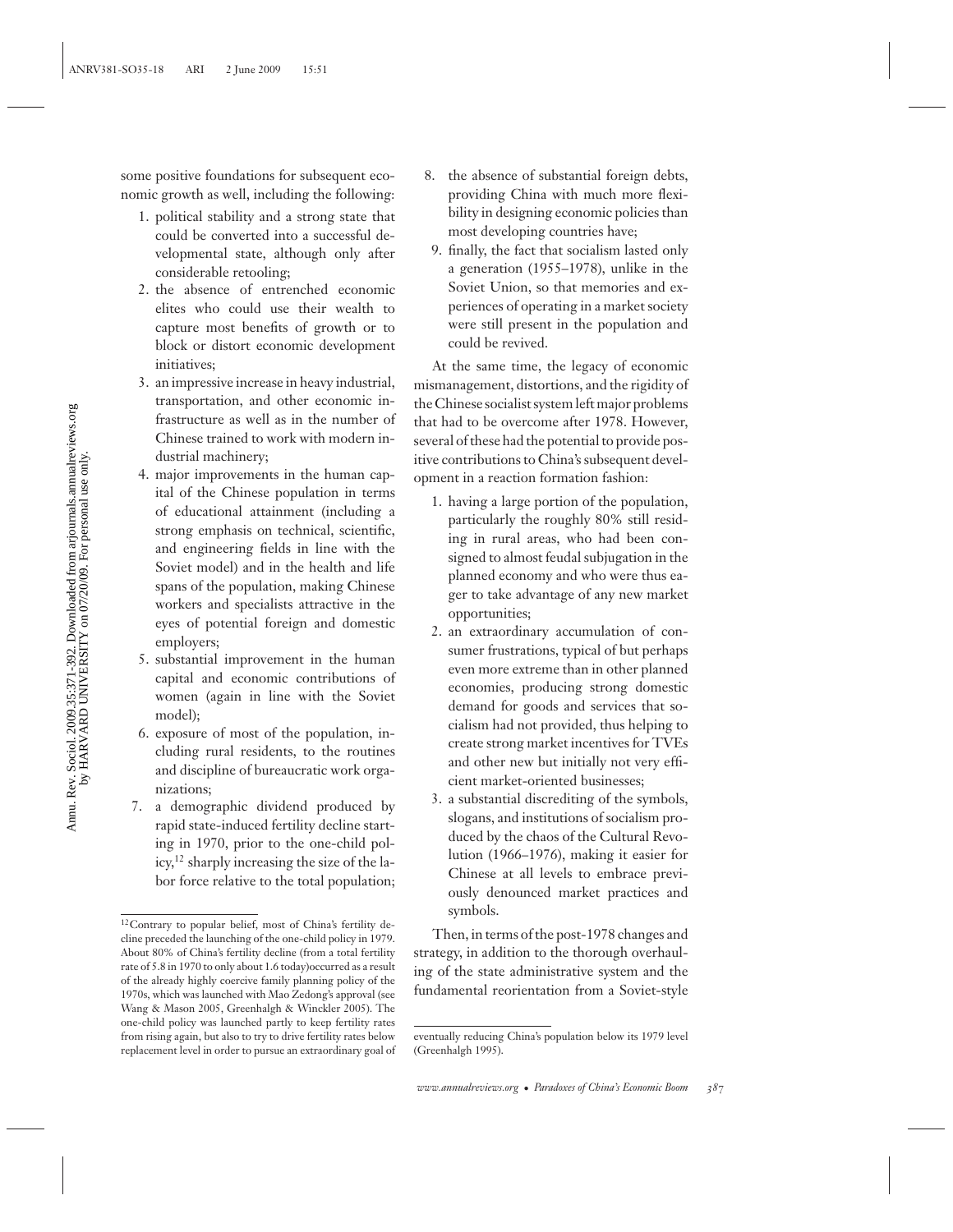planned economy to a version of an East Asian export-oriented economy, as discussed earlier in this review, there were a number of other circumstances that worked in China's favor, including the following:

- 1. fortuitous timing that allowed China to fill the gap in the global manufacturing supply chain that opened because of rising labor costs in Japan and in the East Asian tigers, enabling China to become the next flying goose to line up to fill the shelves of Wal-Mart and other consumer emporia in the West;
- 2. the similarly fortuitous timing of a Cold War–induced change in American foreign policy, from isolating to embracing China as a counterweight to the Soviet Union, thus opening up the United States to Chinese products and students while providing technology, teachers, and other inputs to help fuel China's development;
- 3. the availability of a substantial Chinese diaspora of wealthy capitalists in Hong Kong, Taiwan, and overseas who were motivated to invest in China for emotional as well as economic reasons and to share their expertise in penetrating foreign markets.

This list is selective rather than exhaustive, but it is intended to convey the complexity of the contingencies and factors that have contributed to China's extraordinary economic boom over the past three decades. China's economic success was unanticipated, and it depended on a large number of factors, changes, and contingencies. Some of those, such as the demographic dividend and China's low labor costs, are now becoming less operative, with Vietnam and other even poorer countries only too willing to take business away from China. At the same time, a variety of other factors could arise to threaten China's economic progress, such as a weakening of economic demand in the West, environmental crises or political instability in China, and mismanagement of the remaining state sectors of the economy. The

onset of the global financial meltdown late in 2008 posed a severe test of the ability of China's leaders to sustain the extraordinary growth record of the past three decades. One has only to look at Japan since 1990 to see how an East Asian economic miracle can cease to be very miraculous. Although China's leaders will do everything they can to try to keep their economy growing rapidly enough to generate robust increases in employment and living standards, not to mention continued popular acceptance of CCP rule, it is by no means obvious that China's extraordinary boom for the last three decades can be sustained in the future.

In terms of generalizations for economic development prospects elsewhere, the implications of China's economic boom are mixed. The clear evidence that China provides that there is no single development strategy or set of institutions that have to be adopted everywhere to foster development should be encouraging. Rather than copy the "best practice" used elsewhere, it would be more productive to conduct a realistic analysis of the current resources and capabilities in any particular poor country and study how these relate to the prevailing constraints and opportunities in the global economy. Such an analysis will determine how to overcome the primary obstacles to growth in that country and how to take maximum advantage of current opportunities (see Hausmann et al. 2008, Lin 2007). But this conclusion also means that it will not be very productive to study the Chinese model in order to figure out how to replicate China's success in country X. The factors that have made China so unexpectedly successful at economic development since 1978 are multiple and complex, and many of them turn on deep-rooted historical characteristics or fortuitous timing that cannot readily be duplicated. This conclusion may be more discouraging for other developing societies. They can take heart from the fact that it is still possible for a poor country to change its economic fate and dramatically improve its economic performance, but each must find its own path to do so, rather than simply copy China.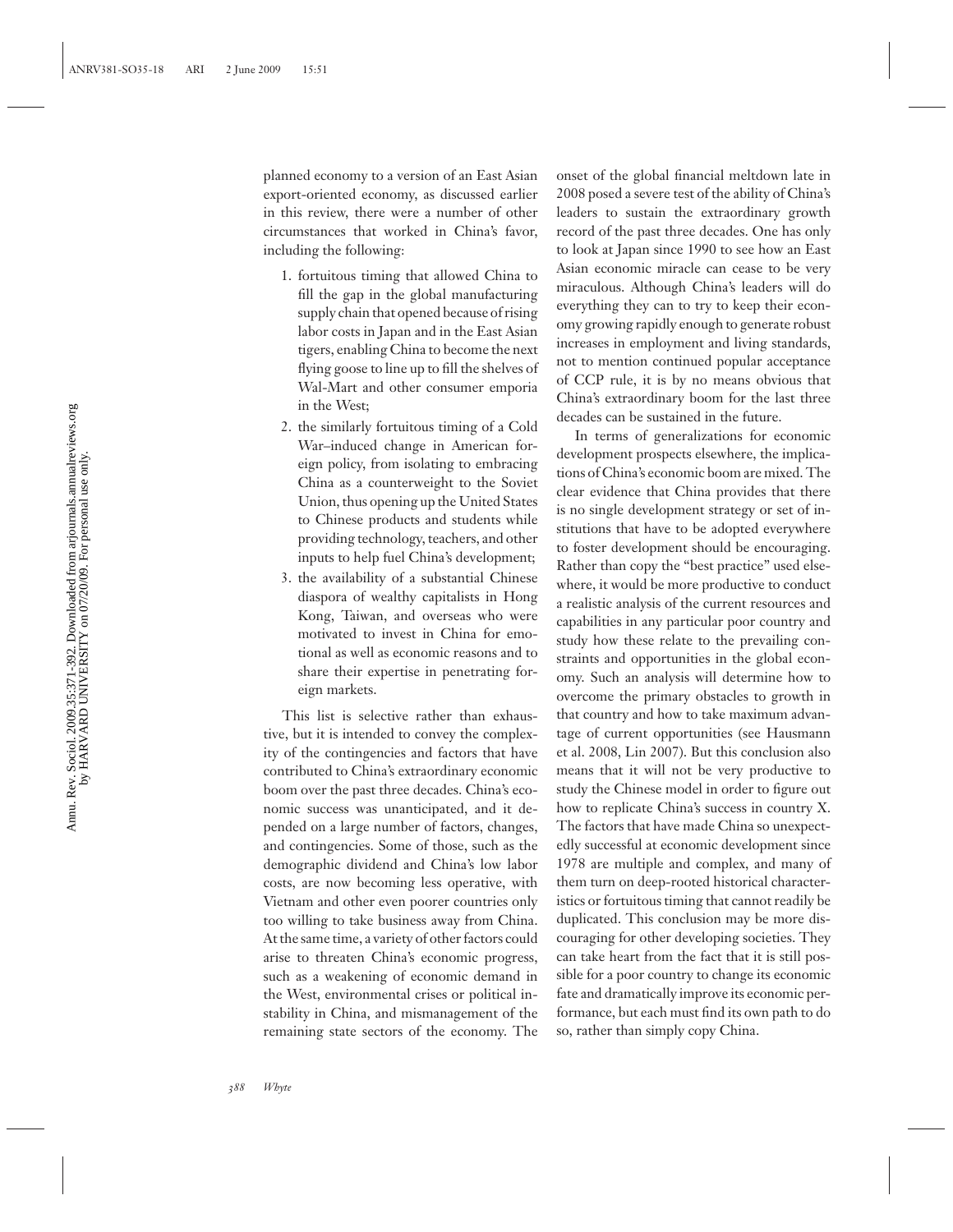#### **DISCLOSURE STATEMENT**

The author is not aware of any affiliations, memberships, funding, or financial holdings that might be perceived as affecting the objectivity of this review.

#### **ACKNOWLEDGMENTS**

I appreciate comments received on this and a related paper from Gary Jefferson, Nicholas Lardy, Jean Oi, Dwight Perkins, Thomas Rawski, Dani Rodrik, Ezra Vogel, and Andrew Walder, none of whom is responsible for any remaining shortcomings.

#### **LITERATURE CITED**

- Acemoglu D, Johnson S, Robinson J. 2005. Institutions as a fundamental cause of long-run growth. In *Handbook of Economic Growth*, ed. P Aghion, S Durlauf, 1:385–472. New York: Elsevier
- Acemoglu D, Robinson J. 2006. *Economic Origins of Dictatorship and Democracy*. New York: Cambridge Univ. Press
- Amsden AH. 1989. *Asia's Next Giant: South Korea and Late Industrialization*. New York: Oxford Univ. Press
- Amsden AH. 2008. The wild ones: industrial policy in the developing world. See Serra & Stiglitz 2008, pp. 95–119
- Amsden AH, Chu W-W. 2003. *Beyond Late Development: Taiwan's Upgrading Policies*. Cambridge, MA: MIT Press
- Arkush D. 1984. If a man works hard, the land will not be lazy: entrepreneurial values in North China peasant proverbs. *Mod. China* 10:461–79

Bellah R. 1957. *Tokugawa Religion: The Values of Pre-Industrial Japan*. Glencoe, IL: Free Press

- Brandt L, Huang J, Li G, Rozelle S. 2002. Land rights in China: facts, fictions, and issues. *China J.* 47:67–97
- Byrd WA. 1987. The impact of the two-tier plan/market system in Chinese industry. *J. Comp. Econ.* 11:295–308
- Centeno M. 1994. Between rocky democracies and hard markets: dilemmas of the double transition. *Annu. Rev. Sociol.* 20:125–47
- Chibber V. 2002. Bureaucratic rationality and the developmental state. *Am. J. Sociol.* 107:951–89
- Clark G. 2007. *A Farewell to Alms: A Brief Economic History of the World*. Princeton, NJ: Princeton Univ. Press
- Coase R. 1988. *The Firm, the Market, and the Law*. Chicago: Univ. Chicago Press
- Coase R. 1992. The institutional structure of production. *Am. Econ. Rev.* 82:713–19
- Coble P. 1980. *The Shanghai Capitalists and the Nationalist Government, 1927–1937*. Cambridge, MA: Harvard Univ. Press
- De Soto H. 2000. *The Mystery of Capital: Why Capitalism Triumphs in the West and Fails Everywhere Else*. New York: Basic Books
- Dickson B. 1997. *Democratization in China and Taiwan: The Adaptability of Leninist Parties*. New York: Oxford Univ. Press
- Dickson B. 2003. *Red Capitalists in China*. New York: Cambridge Univ. Press
- Dickson B. 2008. *Wealth and Power in Contemporary China: The Communist Party's Embrace of the Private Sector*. New York: Cambridge Univ. Press
- Ding XL. 2000. The illicit asset stripping of Chinese state firms. *China J.* 43:1–28
- Eldersveld S, Shen MM. 2001. *Support for Political and Economic Change in the China Countryside*. Lanham, MD: Lexington
- Elvin M. 1973. *The Pattern of the Chinese Past*. Stanford, CA: Stanford Univ. Press
- Evans P. 1995. *Embedded Autonomy: States and Industrial Transformation*. Princeton, NJ: Princeton Univ. Press
- Evans P, Rauch J. 1999. Bureaucracy and growth: a cross-national analysis of the effects of "Weberian" state structures on economic growth. *Am. Sociol. Rev.* 64:748–65
- Feuerwerker A. 1977. *Economic Trends in the Republic of China, 1912–1949*. Ann Arbor: Univ. Mich. Cent. Chin. Stud.
- Fukuyama F. 1992. *The End of History and the Last Man*. New York: Free Press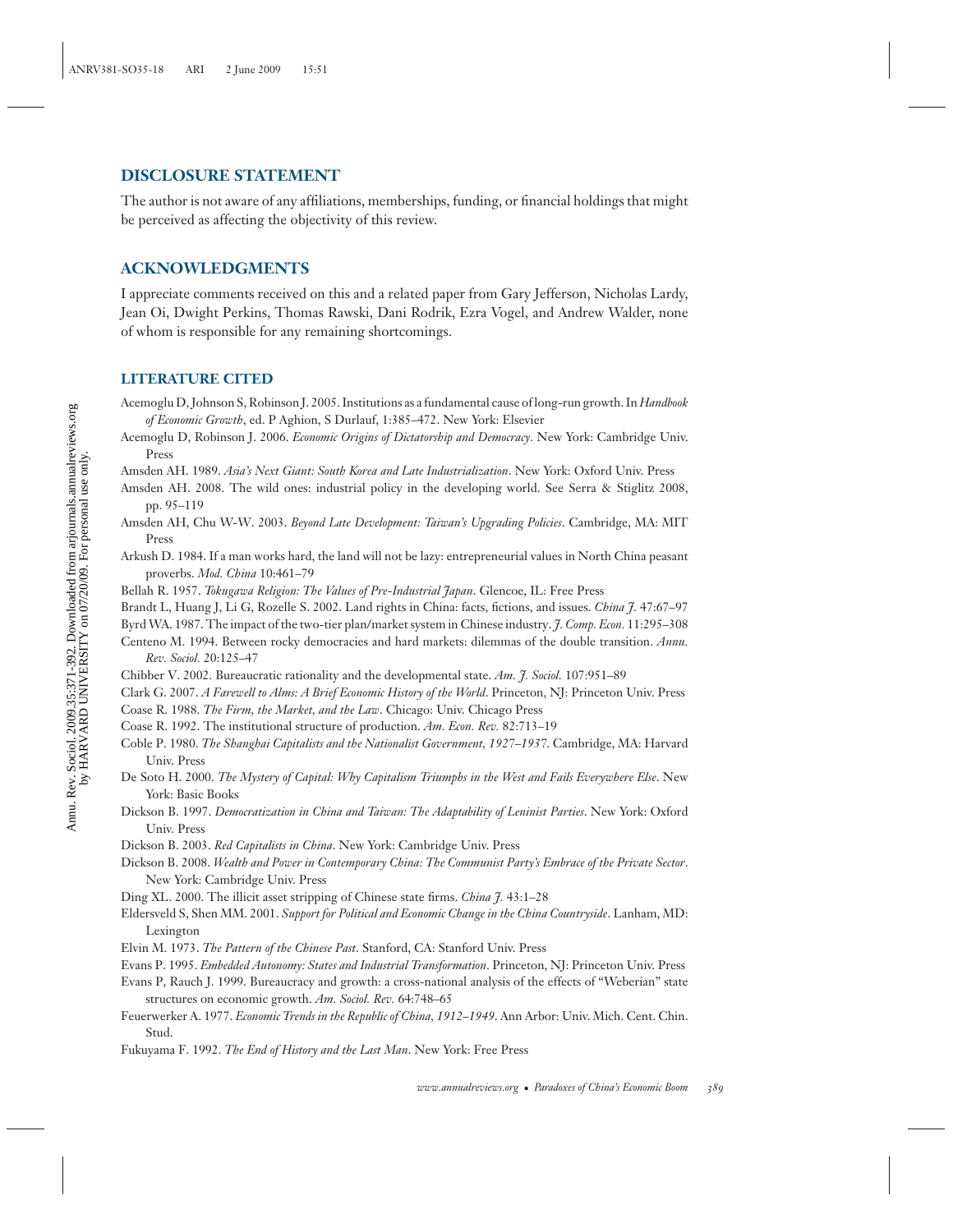Gates H. 1996. *China's Motor: A Thousand Years of Petty Capitalism*. Ithaca, NY: Cornell Univ. Press

- Goldman M. 2003. *The Piratization of Russia: Russian Reform Goes Awry*. New York: Routledge
- Greenhalgh S. 1995. Missile science, population science: the origins of China's one-child policy. *China Q.* 182:253–76
- Greenhalgh S, Winckler E. 2005. *Governing China's Population: From Leninist to Neoliberal Biopolitics*. Stanford, CA: Stanford Univ. Press
- Guthrie D. 1998. The declining significance of *guanxi* in China's economic transition. *China Q.* 154:254–82
- Guthrie D. 1999. *Dragon in a Three-Piece Suit: The Emergence of Capitalism in China*. Princeton, NJ: Princeton Univ. Press
- Han CP, Whyte MK. 2009. The social contours of distributive injustice feelings in contemporary China. In *Creating Wealth and Poverty in Post-Socialist China*, ed. DS Davis, F Wang, pp. 193–212. Stanford, CA: Stanford Univ. Press
- Harrell S. 1985. Why do the Chinese work so hard? Reflections on an entrepreneurial ethic. *Mod. China* 11:203–26
- Harrison L, Huntington S, eds. 2000. *Culture Matters: How Values Shape Human Progress*. New York: Basic Books
- Hausmann R, Rodrik D, Velasco A. 2008. Growth diagnostics. See Serra & Stiglitz 2008, pp. 324–55
- Ho P. 2001. Who owns China's land? Policies, property rights, and deliberate institutional ambiguity. *China Q.* 166:394–421
- Howe C. 1978. *China's Economy: A Basic Guide*. New York: Basic Books
- Huang Y. 2008. *Capitalism with Chinese Characteristics: Entrepreneurship and the State*. New York: Cambridge Univ. Press
- Johnson C. 1982. *MITI and the Japanese Economic Miracle*. Stanford, CA: Stanford Univ. Press
- Kang D. 2002. *Crony Capitalism: Corruption and Development in South Korea and the Philippines*. New York: Cambridge Univ. Press
- Keister LA. 2002. *Guanxi* in business groups: social ties and the formation of economic relations. In *Social Connections in China: Institutions, Culture, and the Changing Nature of Guanxi*, ed. TB Gold, D Guthrie, D Wank, pp. 77–96. New York: Cambridge Univ. Press
- Kluegel J, Mason D, Wegener B, eds. 1995. *Social Justice and Political Change*. New York: de Gruyter
- Kolodko GW. 2000. *From Shock to Therapy: Political Economy of Postsocialist Transformation*. New York: Oxford Univ. Press
- Kornai J. 1980. *Economics of Shortage*. New York: Elsevier
- Kornai J. 1990. *The Road to a Free Economy: Shifting from a Socialist System*. New York: Norton
- Kornai J. 1992. *The Socialist System: The Political Economy of Communism*. Princeton, NJ: Princeton Univ. Press
- Kung J, Liu S. 1997. Farmers' preferences regarding ownership and land tenure in post-Mao China: unexpected evidence from eight counties. *China J.* 38:33–63
- Landes D. 2003. *The Unbound Prometheus: Technological Change and Industrial Development in Western Europe from 1750 to the Present*. Cambridge, UK: Cambridge Univ. Press. 2nd ed.
- Lardy N. 1998. *China's Unfinished Economic Revolution*. Washington, DC: Brookings Inst.
- Lau L, Qian Y, Roland G. 2000. Reform without losers: an interpretation of China's dual-track approach to transition. *J. Polit. Econ.* 108:120–43
- Levy M Jr. 1955. Contrasting factors in the modernization of China and Japan. In *Economic Growth: Brazil, India, Japan*, ed. S Kuznets, W Moore, JJ Spengler, pp. 496–536. Durham, NC: Duke Univ. Press
- Li C. 1994. University networks and the rise of Qinghua graduates in China's leadership. *Aust. J. Chin. Aff.* 32:1–30
- Li C, White L. 1990. Elite transformation and modern change in Mainland China and Taiwan: empirical data and the theory of technocracy. *China Q.* 121:1–35
- Lie J. 1998. *Han Unbound: The Political Economy of South Korea*. Stanford, CA: Stanford Univ. Press
- Lim L. 1998. Whose "model" failed? Implications of the Asian economic crisis. *Wash. Q.* 21:25–36
- Lin JY. 2007. *Development and Transition: Idea, Strategy, and Viability*. Draft Pap. Marshall Lect., Cambridge Univ., UK
- Lipset SM. 1994. The social requisites of democracy revisited. *Am. Sociol. Rev.* 59:1–22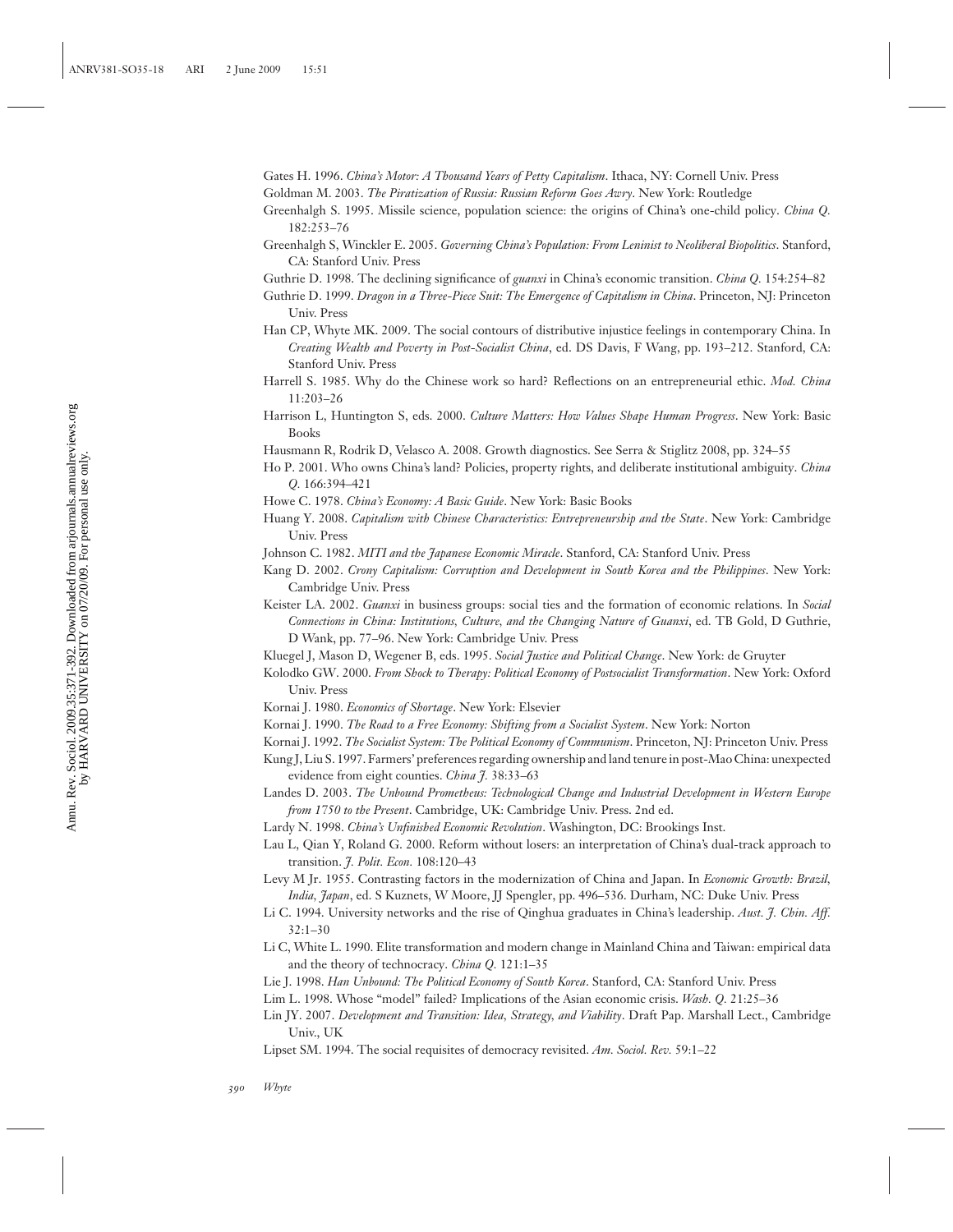Annu. Rev. Sociol. 2009.35:371-392. Downloaded from arjournals.annualreviews.org<br>by HARVARD UNIVERSITY on 07/20/09. For personal use only. Annu. Rev. Sociol. 2009.35:371-392. Downloaded from arjournals.annualreviews.org by HARVARD UNIVERSITY on 07/20/09. For personal use only.

- Lu XB. 2000. *Cadres and Corruption: The Organizational Involution of the Chinese Communist Party*. Stanford, CA: Stanford Univ. Press
- Manion M. 1993. *Retirement of Revolutionaries in China*. Princeton, NJ: Princeton Univ. Press
- Manion M. 2004. *Corruption by Design: Building Clean Government in Mainland China and Hong Kong*. Cambridge, MA: Harvard Univ. Press
- Mason D, Kluegel J, eds. 2000. *Marketing Democracy: Changing Opinion about Inequality and Politics in East Central Europe*. Lanham, MD: Rowman & Littlefield
- McMillan J, Naughton B. 1992. How to reform a planned economy: lessons from China. *Oxf. Rev. Econ. Policy* 8:130–43
- Montinola G, Qian Y, Weingast B. 1996. Federalism, Chinese style: the political basis for economic success. *World Polit*. 48:50–91
- Murphy K, Shleifer A, Vishny RW. 1992. The transition to a market economy: pitfalls of partial reform. *Q. J. Econ.* 26:618–34
- Naughton B. 1991. The pattern and legacy of economic growth in the Mao era. In *Perspectives on Modern China*, ed. J Kallgren, K Lieberthal, R MacFarquhar, F Wakeman, pp. 226–54. Armonk, NY: M.E. Sharpe
- Naughton B. 1995. *Growing Out of the Plan: Chinese Economic Reform, 1978–1993*. New York: Cambridge Univ. Press
- Naughton B. 2007. *The Chinese Economy: Transitions and Growth*. Cambridge, MA: MIT Press
- Naughton B. 2008a. A political economy of China's economic transition. In *China's Great Economic Transformation*, ed. L Brandt, TG Rawski, pp. 91–135. New York: Cambridge Univ. Press
- Naughton B. 2008b. *Restructuring the authoritarian hierarchy: incentives and job design in China's state sector*. Presented at Adaptive Authoritarianism: China's Party-State Resilience in Historical Perspective, Harvard Univ., Cambridge, MA
- Nee V, Opper S. 2007. On politicized capitalism. In *On Capitalism*, ed. V Nee, R Swedberg, pp. 93–127. Stanford, CA: Stanford Univ. Press
- Noland M, Pack H. 2003. *Industrial Policy in an Era of Globalization: Lessons from Asia*. Washington, DC: Inst. Int. Econ.
- North D. 1990. *Institutions, Institutional Change, and Economic Performance*. New York: Cambridge Univ. Press
- North D. 1995. The new institutional economics and Third World development. In *The New Institutional Economics and Third World Development*, ed. J Harriss, J Hunter, CM Lewis, pp. 17–26. New York: Routledge
- North D, Thomas R. 1973. *The Rise of the Western World*. New York: Cambridge Univ. Press
- O'Brien K, Li L. 2006. *Rightful Resistance in Rural China*. New York: Cambridge Univ. Press
- Oi J. 1992. Fiscal reform and the economic foundations of local state corporatism in China. *World Polit.* 45:99–126
- Oi J. 1995. The role of the local state in China's transitional economy. *China Q.* 144:1132–49
- Oi J. 1999. *Rural China Takes Off: Institutional Foundations of Economic Reform*. Berkeley: Univ. Calif. Press
- Oi JC, Walder A, eds. 1999. *Property Rights and Economic Reform in China*. Stanford, CA: Stanford Univ. Press
- Perkins D. 1977. *Rural Small-Scale Industry in the People's Republic of China*. Berkeley: Univ. Calif. Press
- Perkins D. 2004. *China's economic growth in historical and international perspective*. Presented at Perspective of the Chinese Economy: Opportunities and Challenges, China Cent. Econ. Res., Peking Univ., Sept. 16
- Pomeranz K. 2000.*The Great Divergence: China, Europe, and the Making of the Modern World Economy*. Princeton, NJ: Princeton Univ. Press
- Popov V. 2007. Shock therapy versus gradualism reconsidered: lessons from transition economies after 15 years of reforms. *Comp. Econ. Stud.* 49:1–31
- Prosterman R. 2001. Land tenure, food security, and rural development in China. *Development* 44:79–84
- Przeworski A, Alvarez M, Cheibub J, Limongi F. 2000. *Democracy and Development: Political Institutions and Material Well-Being in the World, 1950–1990*. New York: Cambridge Univ. Press
- Rawski TG. 1989. *Economic Growth in Prewar China*. Berkeley: Univ. Calif. Press
- Rawski TG. 1999. Reforming China's economy: What have we learned? *China J.* 41:139–56
- Rawski TG. 2007. Social capabilities and Chinese economic growth. In *Social Change in Contemporary China: C.K. Yang and the Concept of Institutional Diffusion*, ed. W Tang, B Holzner, pp. 89–103. Pittsburgh, PA: Univ. Pittsburgh Press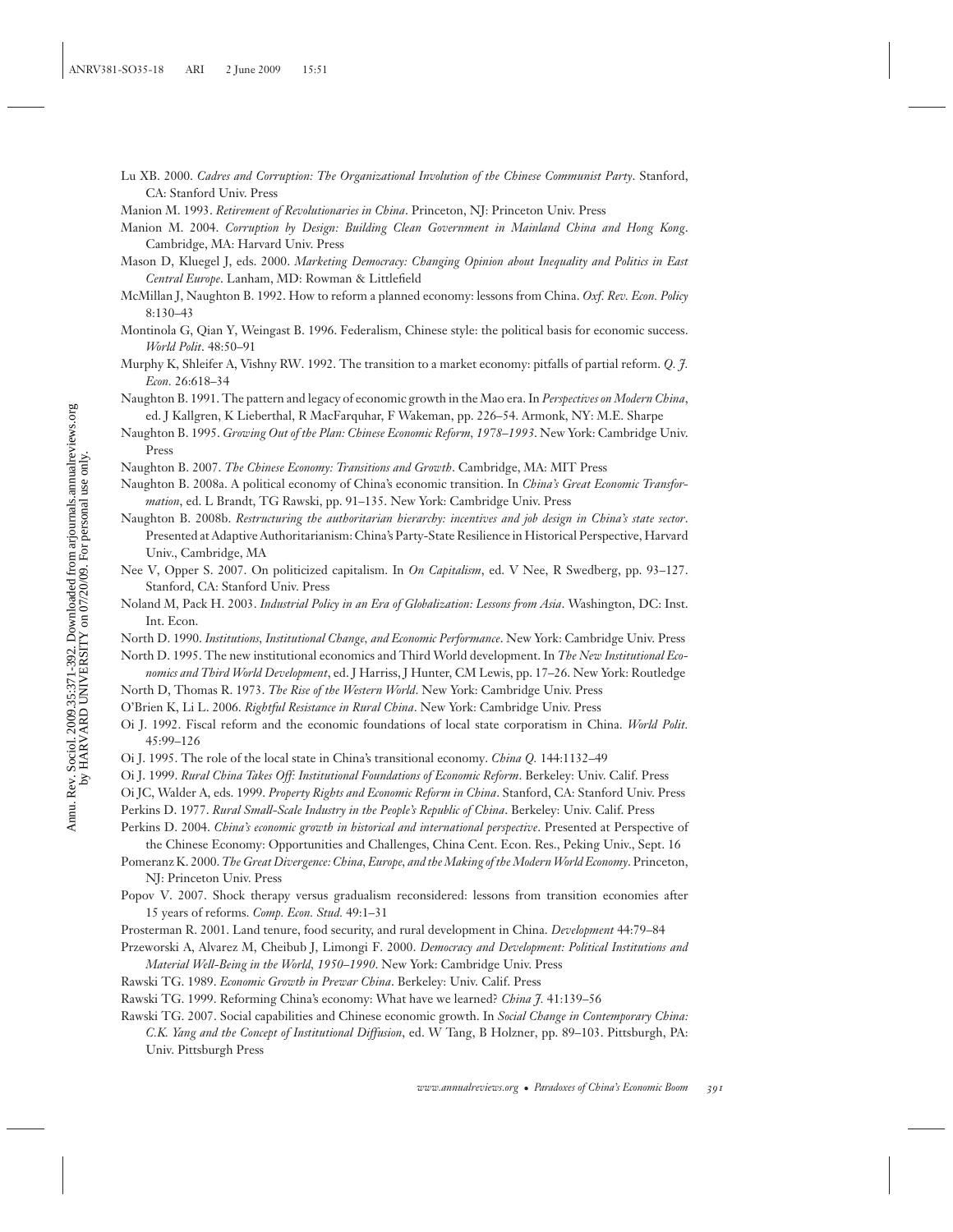Redding SG. 1990. *The Spirit of Chinese Capitalism*. New York: de Gruyter

Rodrik D. 2007. *One Economics, Many Recipes*. Princeton, NJ: Princeton Univ. Press

Rodrik D. 2008. A practical approach to formulating growth strategies. See Serra & Stiglitz 2008, pp. 356–82 Rozman G, ed. 1981. *The Modernization of China*. New York: Free Press

- Ruf GA. 1999. Collective enterprise and property rights in a Sichuan village: the rise and decline of managerial corporatism. See Oi & Walder 1999, pp. 27–48
- Sachs J, Woo WT. 1994. Structural factors in the economic reforms of China, Eastern Europe, and the former Soviet Union. *Econ. Policy* 18:102–45
- Sanders R, Chen Y. 2005. On privatisation and property rights: Should China go down the road to outright privatisation? *J. Chin. Econ. Bus. Stud.* 3:231–45
- Scott J. 1998. *Seeing Like a State*. New Haven, CT: Yale Univ. Press
- Serra N, Stiglitz JE, eds. 2008. *The Washington Consensus Reconsidered: Towards a New Global Governance*. New York: Oxford Univ. Press
- Shirk S. 1984. The decline of virtuocracy in China. In *Class and Social Stratification in Post-Revolution China*, ed. JL Watson, pp. 56–83. New York: Cambridge Univ. Press
- Stiglitz JE. 1994. *Whither Socialism*? Cambridge, MA: MIT Press
- Stiglitz JE. 2008. Is there a post-Washington consensus consensus? See Serra & Stiglitz 2008, pp. 41–57
- Sugihara K. 2003. The East Asian path of economic development: a long-term perspective. In *The Resurgence of East Asia: 500, 150, and 50 Year Perspectives*, ed. G Arrighi, T Hamashita, M Seldon, pp. 78–124. New York: Routledge
- Szelényi I. 1988. Socialist Entrepreneurs: Embourgeoisement in Rural Hungary. Madison: Univ. Wis. Press
- Vogel E. 1989. *One Step Ahead in China: Guangdong under Reform*. Cambridge, MA: Harvard Univ. Press
- Vogel E. 1991. *The Four Little Dragons: The Spread of Industrialization in East Asia*. Cambridge, MA: Harvard Univ. Press
- Wade R. 1990. *Governing the Market: Economic Theory and the Role of Government in East Asian Industrialization*. Princeton, NJ: Princeton Univ. Press
- Walder AG. 1995. Local governments as industrial firms: an organizational analysis of China's transitional economy. *Am. J. Sociol.* 101:263–301
- Walder AG, Oi JC. 1999. Property rights in the Chinese economy: contours of the process of change. See Oi & Walder 1999, pp. 1–24
- Wang F, Mason A. 2005. *Demographic dividend and prospects for economic development in China*. Work. Pap., UN Popul. Div., New York, July
- Weber M. 1930. *The Protestant Ethic and the Spirit of Capitalism*. London: Allen & Unwin
- Weber M. 1951. *The Religion of China: Confucianism and Taoism*. New York: Free Press
- Wejnert B. 2005. Diffusion, development, and democracy, 1800–1999. *Am. Sociol. Rev.* 70:53–81
- Whyte MK. 1996. The Chinese family and economic development: Obstacle or engine? *Econ. Dev. Cult. Change* 45:1–30
- Whyte MK. 2007. *A sociological perspective on China's development record*. Presented at Rule and Reform in the Giants: China and India Compared, Harvard Univ., Cambridge, MA, Nov. 30–Dec. 2
- Whyte MK. 2010. *Myth of the Social Volcano: Perceptions of Inequality and Distributive Injustice in Contemporary China*. Stanford, CA: Stanford Univ. Press. In press
- Williamson J. 1990. *Latin American Adjustment: How Much Has Happened?* Washington, DC: Inst. Int. Econ.
- Williamson J. 2008. A short history of the Washington consensus. See Serra & Stiglitz 2008, pp. 14–30
- Wong SL. 1998. *Modernization and Chinese Entrepreneurship*. Singapore: Natl. Univ. Singapore Press Woo WT. 1999. The real reasons for China's growth. *China J.* 41:115–38
- Wu JL. 2006. The road ahead for capitalism in China. *McKinsey Q.* (Special ed.), pp. 116–20
- Wu JL, Zhao RW. 1987. The dual pricing system in China's industry. *J. Comp. Econ.* 11:309–18
- Yang DL. 1996. *Calamity and Reform in China*. Stanford, CA: Stanford Univ. Press
- Yang DL. 2004. *Has Corruption Peaked in China*? Singapore: Natl. Univ. Singapore Press
- Zweig D. 1997. *Freeing China's Farmers: Rural Restructuring in the Reform Era*. Armonk, NY: M.E. Sharpe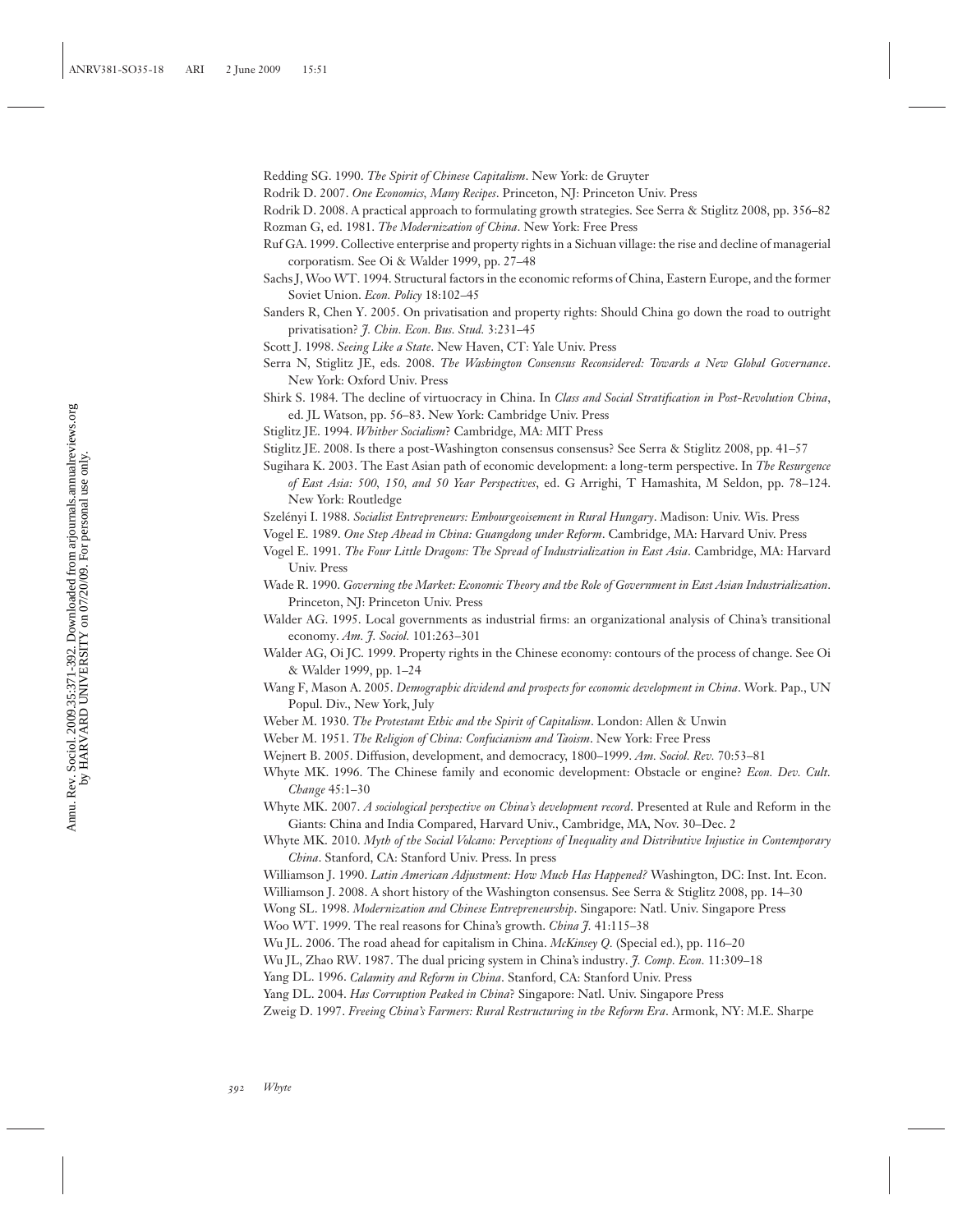# $\overline{\textbf{R}}$

*v*

**Annual Review of Sociology**

## Contents Volume 35, 2009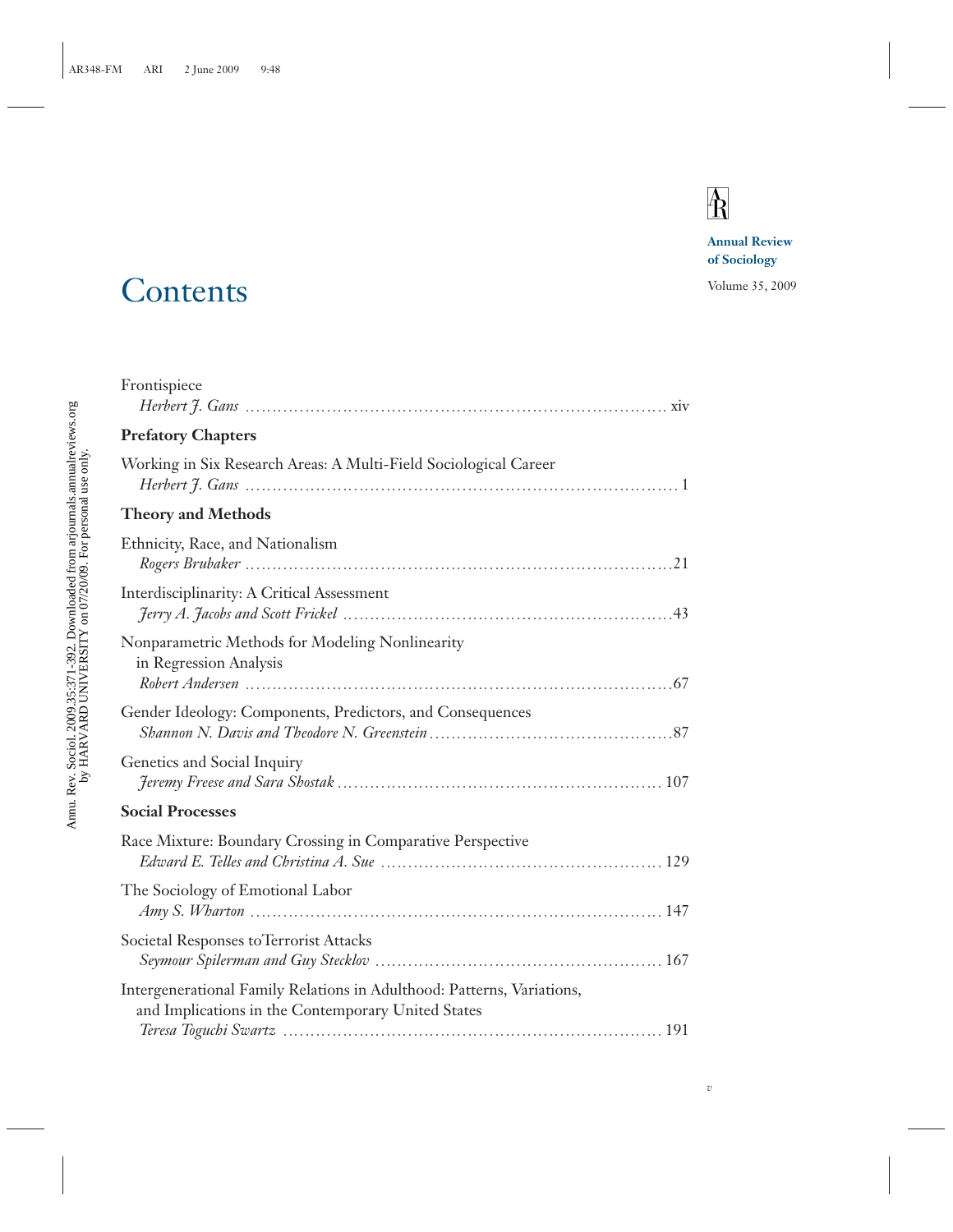## **Institutions and Culture**

| Sociology of Sex Work                                                                                        |
|--------------------------------------------------------------------------------------------------------------|
| The Sociology of War and the Military                                                                        |
| Socioeconomic Attainments of Asian Americans<br>Arthur Sakamoto, Kimberly A. Goyette, and ChangHwan Kim  255 |
| Men, Masculinity, and Manhood Acts                                                                           |
| <b>Formal Organizations</b>                                                                                  |
| American Trade Unions and Data Limitations: A New Agenda<br>for Labor Studies                                |
| Outsourcing and the Changing Nature of Work                                                                  |
|                                                                                                              |
| Taming Prometheus: Talk About Safety and Culture                                                             |
| <b>Political and Economic Sociology</b>                                                                      |
| Paradoxes of China's Economic Boom                                                                           |
| Political Sociology and Social Movements                                                                     |
| Differentiation and Stratification                                                                           |
| New Directions in Life Course Research                                                                       |
| Is America Fragmenting?                                                                                      |
| Switching Social Contexts: The Effects of Housing Mobility and<br>School Choice Programs on Youth Outcomes   |
| Income Inequality and Social Dysfunction                                                                     |
| Educational Assortative Marriage in Comparative Perspective                                                  |